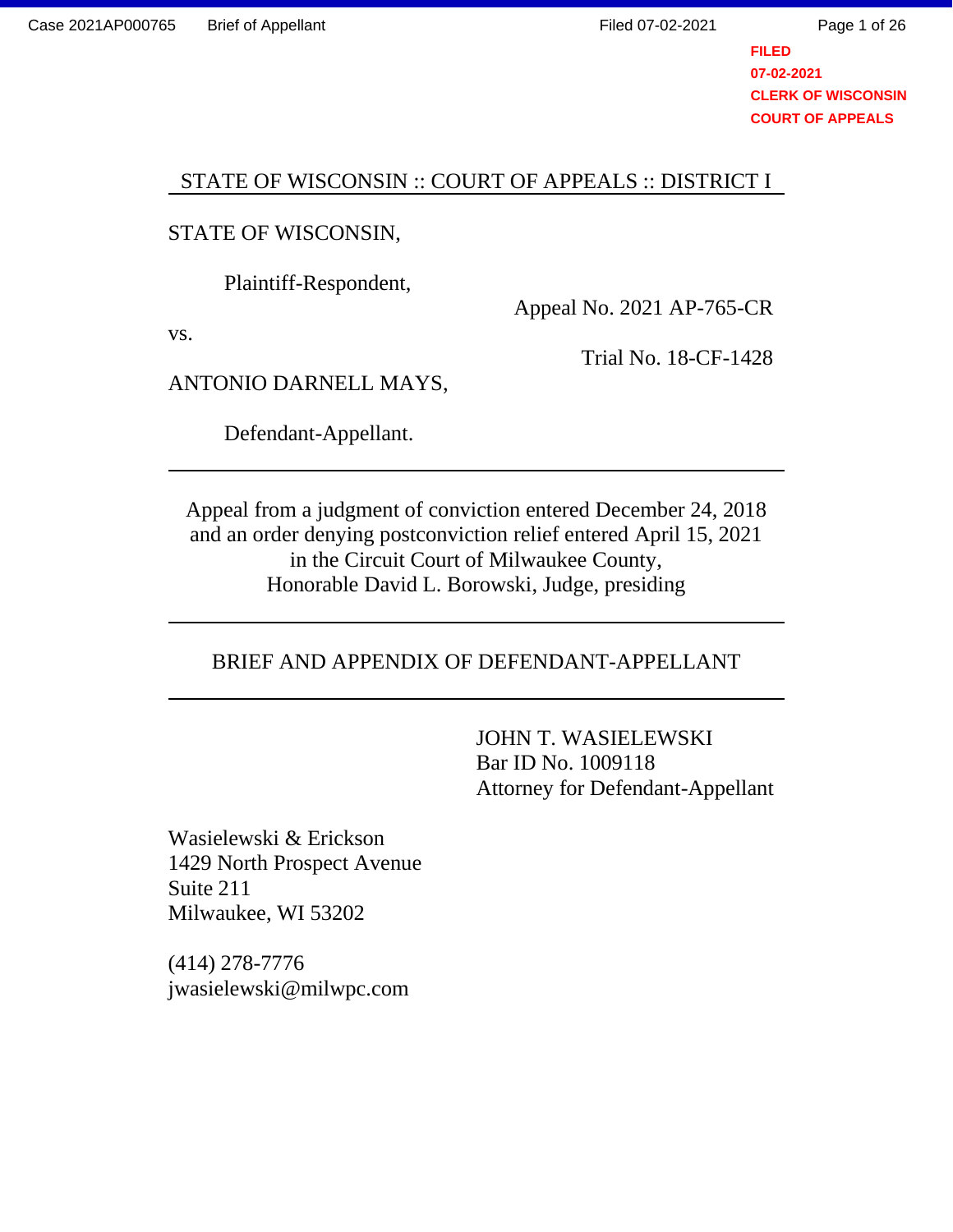# TABLE OF CONTENTS

| STATEMENT ON ORAL ARGUMENT                                                                                                                                           |  |
|----------------------------------------------------------------------------------------------------------------------------------------------------------------------|--|
|                                                                                                                                                                      |  |
|                                                                                                                                                                      |  |
|                                                                                                                                                                      |  |
|                                                                                                                                                                      |  |
|                                                                                                                                                                      |  |
|                                                                                                                                                                      |  |
| Burglary based on entry made with<br><i>intent</i> to commit a <i>reckless</i> crime is<br>not an offense under Wisconsin law,<br>and therefore, such a burglary may |  |
| not support a felony murder charge  12                                                                                                                               |  |
|                                                                                                                                                                      |  |
| FORM, LENGTH AND APPENDIX                                                                                                                                            |  |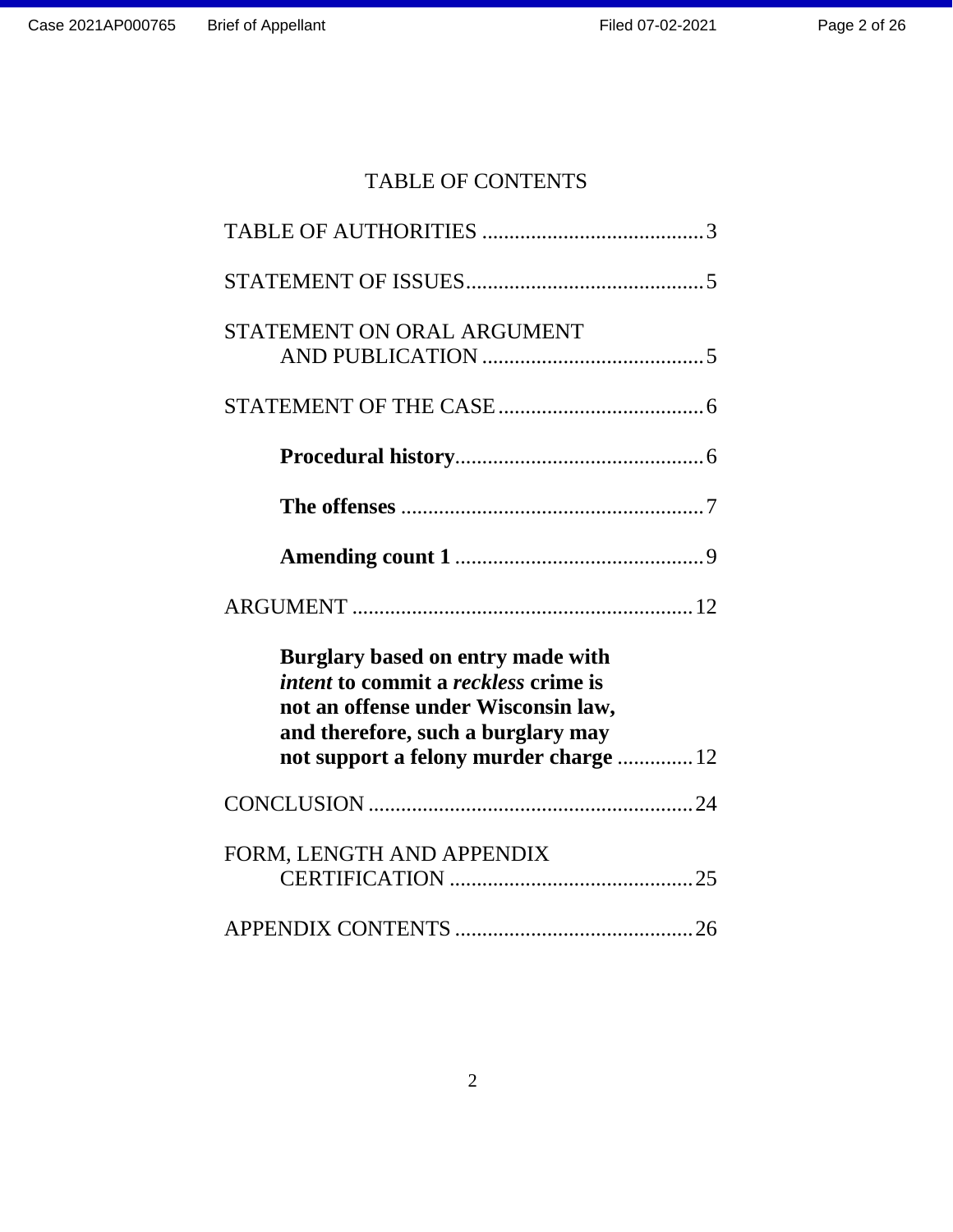# TABLE OF AUTHORITIES

# **Cases**

| Champlain v. State, 53 Wis.2d 751,                                                                                                         |
|--------------------------------------------------------------------------------------------------------------------------------------------|
| Gilbertson v. State, 69 Wis.2d 587,                                                                                                        |
| <i>State v. Briggs</i> , 218 Wis.2d 61,<br>579 N.W.2d 783 (Ct. App. 1998) 14, 15, 24                                                       |
| <i>State v. Carter</i> , 44 Wis.2d 151,<br>170 N.W.2d 681 (1969)  12, 13-14, 22                                                            |
| State v. Cvorovic, 158 Wis.2d 630,                                                                                                         |
| <i>State v. Hammer</i> , 216 Wis.2d 214,                                                                                                   |
| State v. Kloss, 2019 WI App 13,<br>386 Wis.2d 314, 925 N.W.2d 563,<br>review dismissed 2020 WI 26,<br>390 Wis.2d 685, 939 N.W.2d 564 21-23 |
| <i>State v. Melvin</i> , 49 Wis.2d 246,<br>181 N.W.2d 490 (1970)  12-13, 18, 20-23                                                         |
| <i>State v. Oliver</i> , 108 Wis.2d 25,                                                                                                    |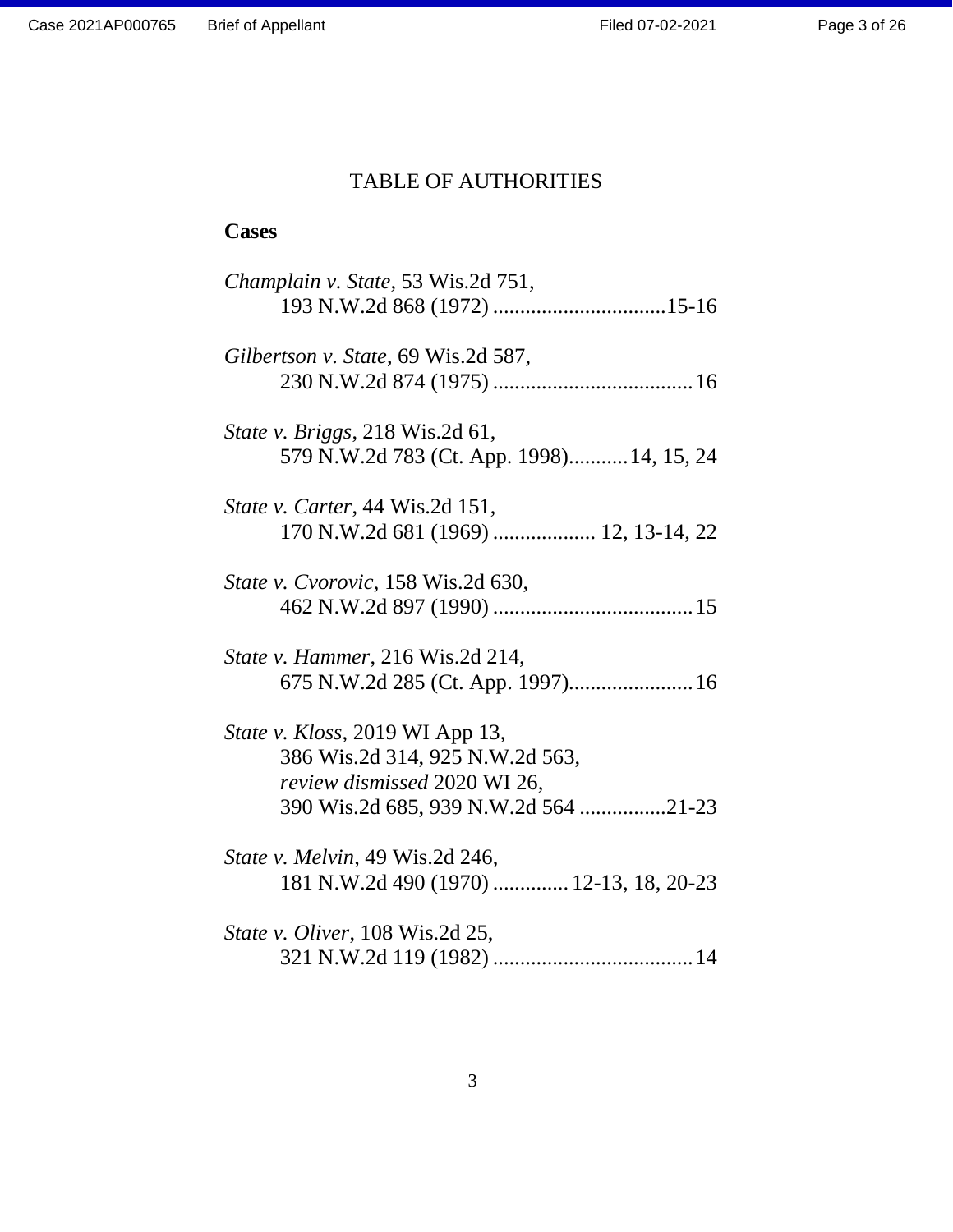| <i>State v. O'Neill</i> , 121 Wis.2d 300, |  |
|-------------------------------------------|--|
| <i>State v. Smith, 170 Wis.2d 701,</i>    |  |
| United States v. Franklin, 2019 WI 64,    |  |

387 Wis.2d 259, 928 N.W.2d 545 .....................15

# **Statutes**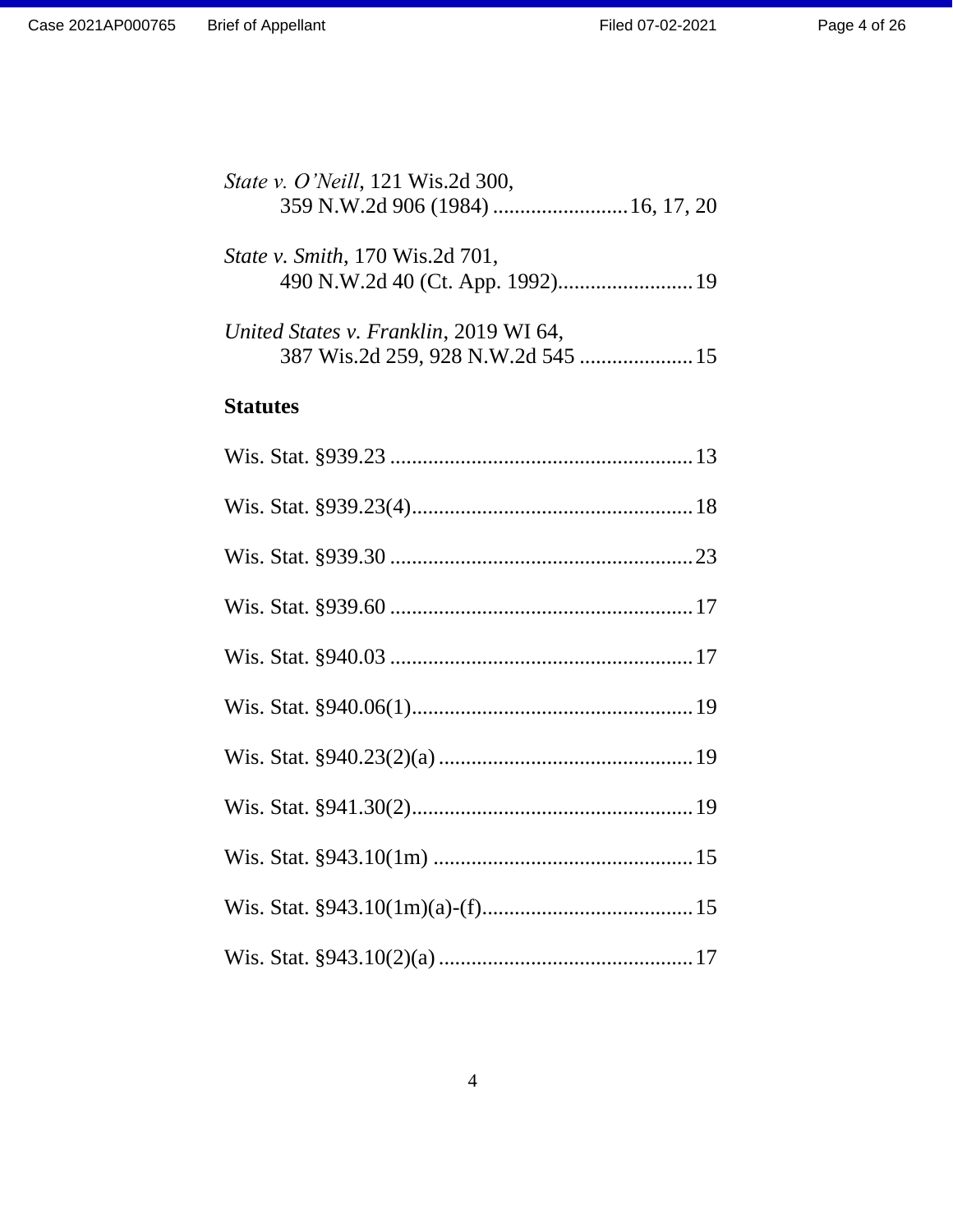## STATEMENT OF ISSUES

Whether burglary based on entry made with intent to commit a reckless crime is an offense under Wisconsin law.

## STATEMENT ON ORAL ARGUMENT AND PUBLICATION

Neither oral argument nor publication are requested in this appeal.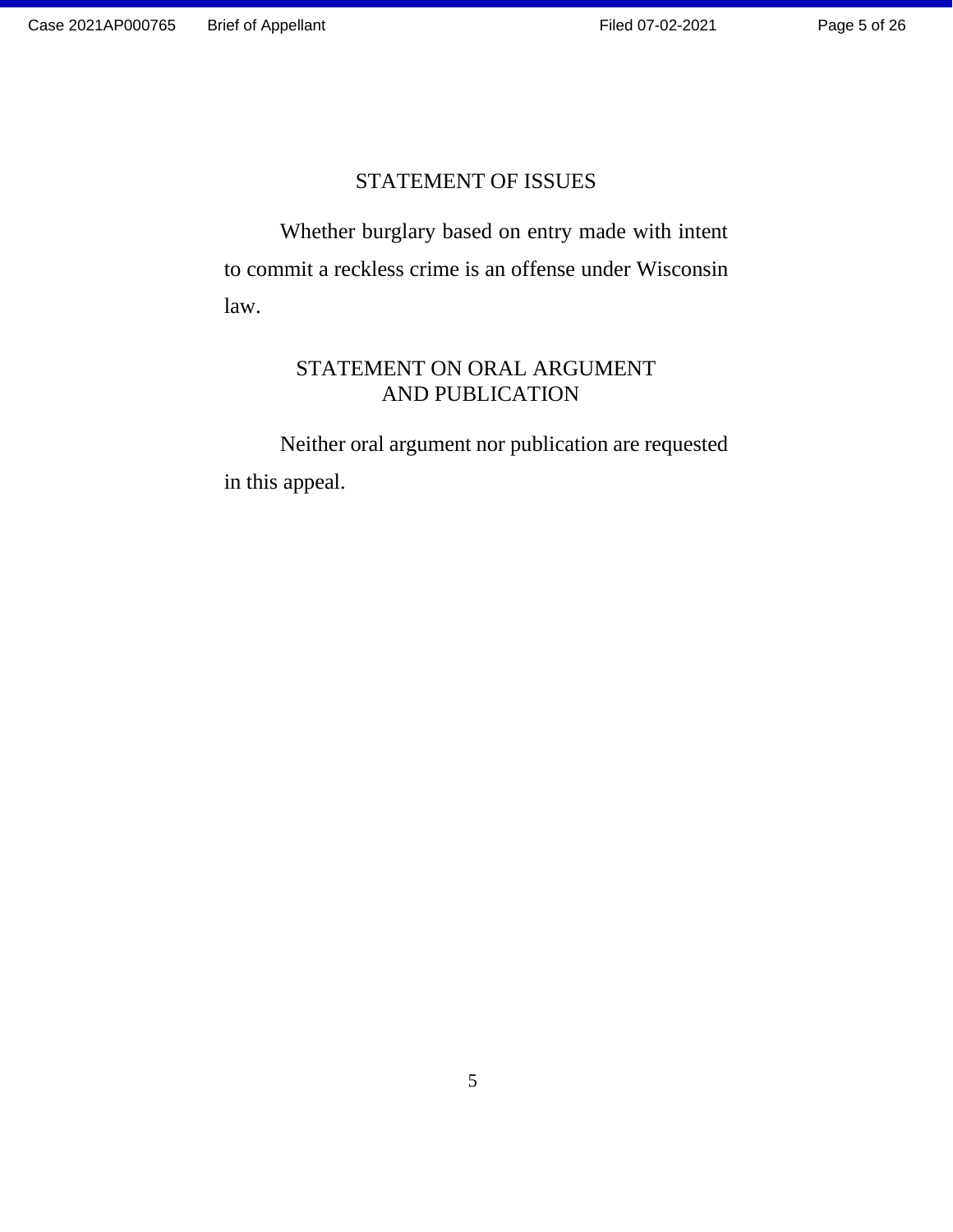#### STATEMENT OF THE CASE

#### **Procedural history**

A complaint dated March 27, 2018 charged Mr. Mays with two counts of first-degree reckless homicide while armed in violation of Wis. Stat. §940.02(1) and §939.63(1)(b) and two counts of felon in possession of a firearm in violation of Wis. Stat. §941.29(1m)(a).

During the jury trial held October 15-19, 2018 before the Honorable David Borowski, count 1 was amended from first-degree reckless homicide while armed to felony murder in violation of Wis. Stat. §940.03. The jury convicted Mr. Mays of one count of felony murder, one count of first-degree reckless homicide while armed and two counts of felon in possession of a firearm.

On December 20, 2018 Judge Borowski imposed sentences on the four counts of conviction aggregating 55 years imprisonment with 40 years initial confinement. Apx. 107-109; 178: 1-3.

On January 13, 2021 Mr. Mays filed a postconviction motion to vacate the conviction and sentence as to count 1. 203: 1-15. Pursuant to a briefing schedule (204: 1; 209: 1) the State filed a response (210: 1-6) and Mr. Mays filed a reply (211: 1-6). On April 15,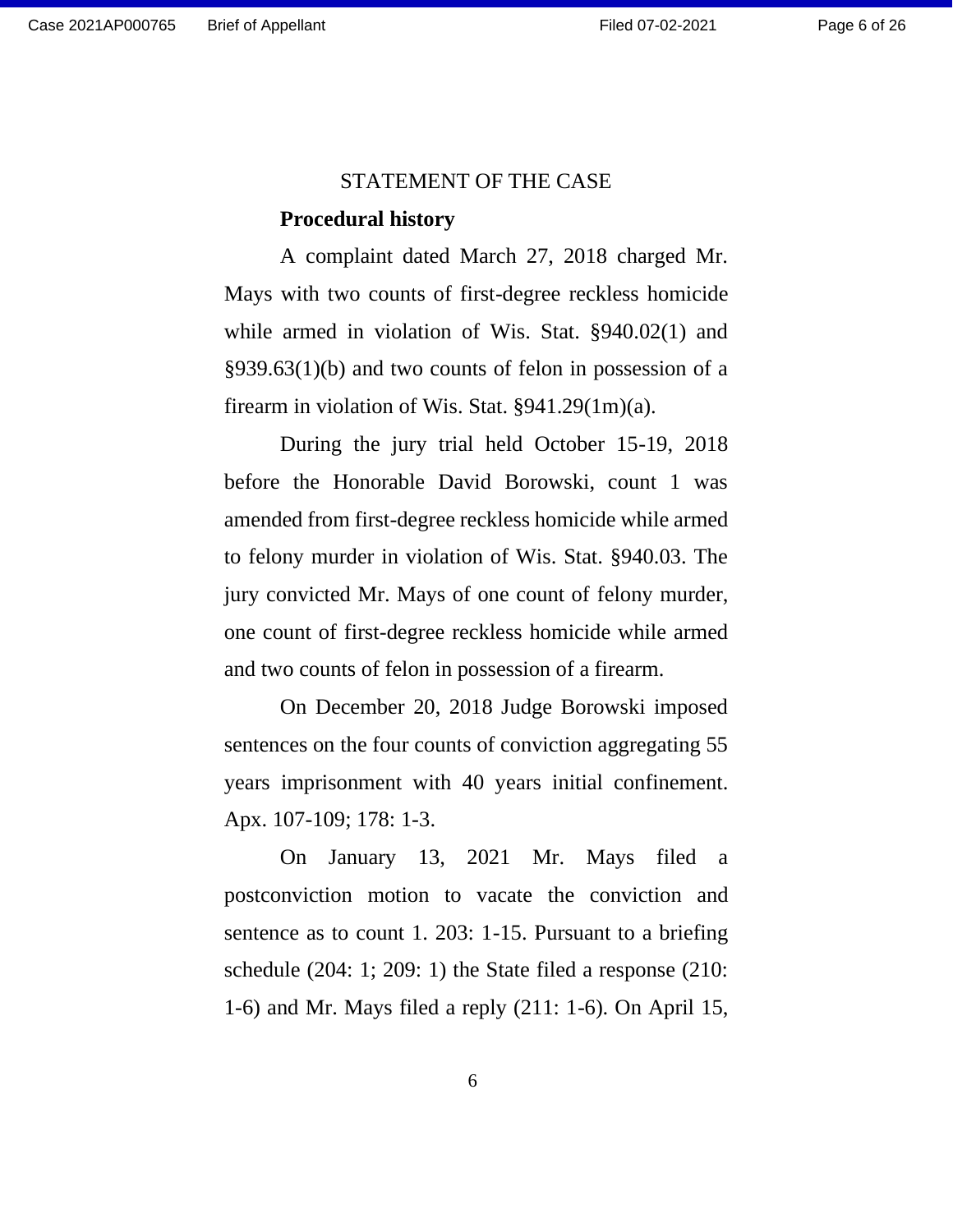Page 7 of 26

2021 Judge Borowski entered a decision and order denying postconviction motion to vacate conviction on court one. Apx. 101-106; 212: 1-6.

#### **The offenses**

On March 15, 2018 police who were dispatched to a shooting at  $4260$  North  $27<sup>th</sup>$  Street, apartment 1, discovered the bodies of two shooting victims: Malik Smith was in the hallway, and Romale Richardson was inside the apartment. 226: 7, 10, 19. The medical examiner determined that both victims died from gunshot wounds. 230: 17-18, 22-23.

In the days preceding the shooting, Brandon Jones had been present at the apartment participating in a series of dice games. 226: 29, 39, 49, 68, 73. Mr. Jones was losing. 226: 71. An argument arose, during which Mr. Jones accused others of cheating. 226: 39, 54. After the last dice game, Mr. Jones paced around, claiming to be searching for his dope, then left the apartment. 226: 74-76; 227: 7-9.

Shortly after Mr. Jones left, someone knocked at the door. 226: 76. Someone answered the door; the shooter then burst in and the shooting started. 226: 77-78; 227: 9. Romale Richardson returned fire. 226: 80-81.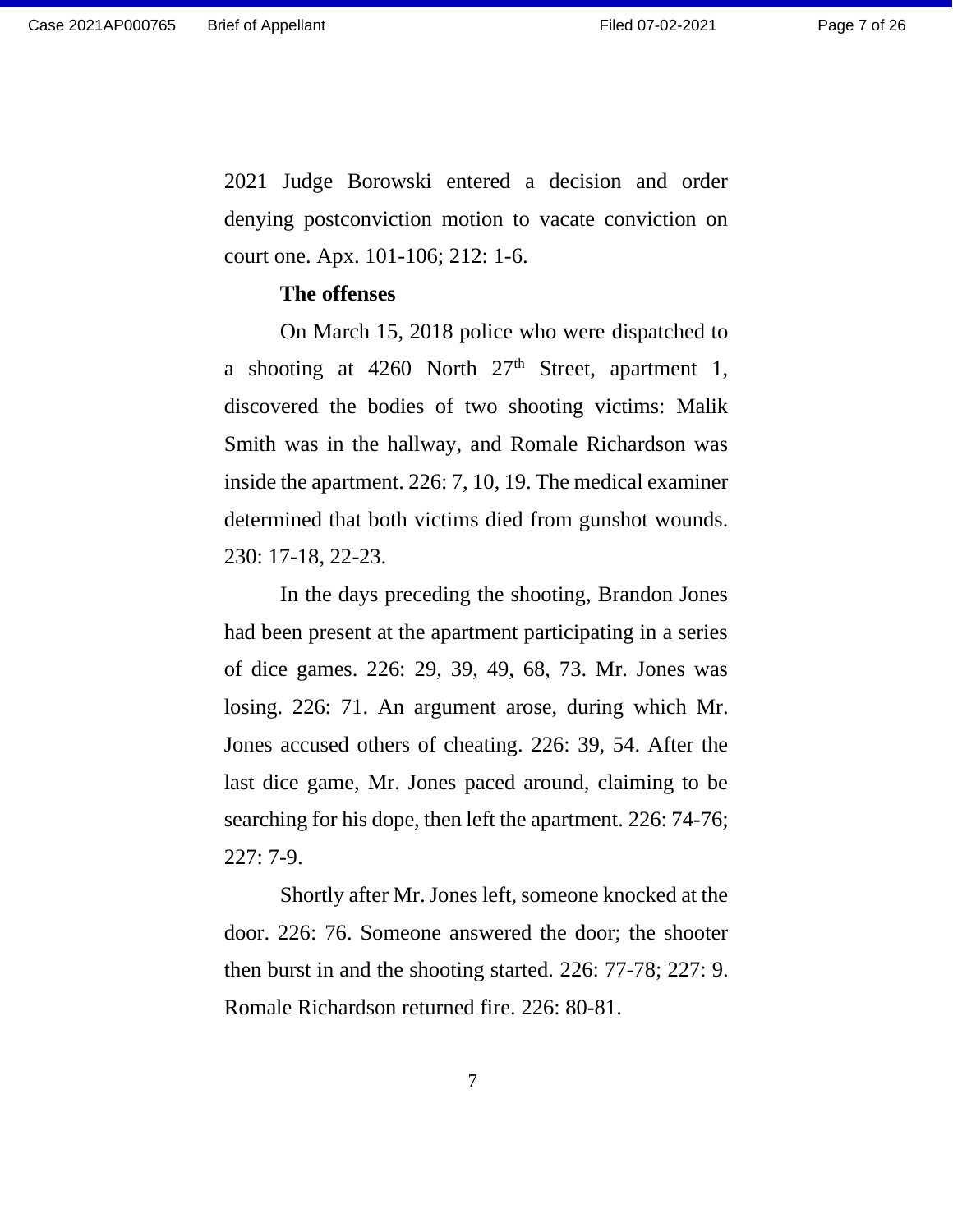Testimony conflicted over who opened the door before the shooter entered. Christopher Wright testified he thought Romale Richardson opened the door. 226: 76. However, Mr. Wright had told police that Malik Smith had opened the door. 230: 54. Jervita Tisdale testified that Romale Richardson answered the door. 227: 9. However, after the shooter rushed in, Ms. Tisdale fled into the hall, heard shots, turned around and saw Malik Smith fall in the hallway. 227: 10. (As noted above, police found Mr. Smith's body in the hallway.)

None of the three surviving witnesses at the apartment at the time of the shooting could identify the shooter at a line-up which included Antonio Mays. 226: 60-62. 78-79; 227: 11-12; 230: 42. The evidence suggesting that Antonio Mays was the shooter was circumstantial. A series of texts between Mr. Mays and Brandon Jones in the minutes before the shooting suggested Mr. Mays and Mr. Jones were acting in concert. 227: 89-90. DNA testing determined that blood found in the hallway was Mr. Mays' blood. 227: 55-56; 228: 11-12. Police recovered 3 .45 caliber casings and 7 9mm casings in the apartment. 227: 36, 44. Police searched 3623 West Marian Street, an address where Mr. Mays had resided in

8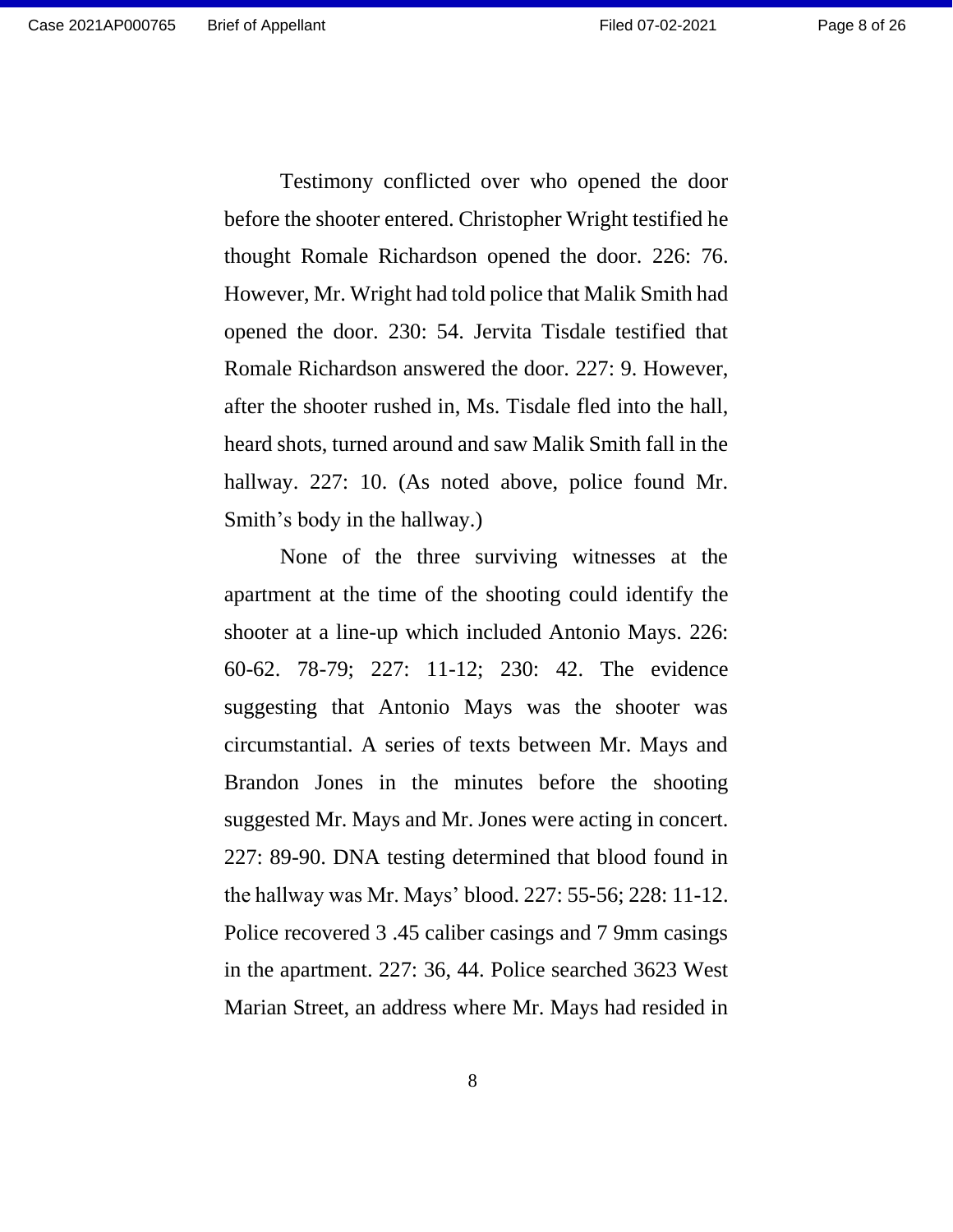early 2018, and found a number of firearms. 228: 59-60, 72; 229: 67-74. Firearm testing showed that three guns matched casings found on the scene. 229: 121-124, 129. Mr. Mays' DNA was found on two of these three guns, a Hi Point and a Taurus. 228: 12-13, 17-18. The third of the three guns which matched casings, a Smith & Wesson 9mm, was used by Romale Richardson; Jervita Tisdale had hidden this gun after the shooting, but police eventually found it. 227: 9, 12-13; 228: 35.

At the outset of the trial, as shown in the opening statement, the prosecution's theory was that Antonio Jones entered the apartment and shot both victims. 225: 44-48. In response, the defense opening statement suggested that Malik Smith answered the door, and since he was shot in the back, he may have been shot by Romale Richardson. 225: 56; 230: 20.

#### **Amending court 1**

On October 17, 2018, the third day of the jury trial, the prosecutor filed an amended information which changed the charge in count 1 from first-degree reckless homicide while armed to felony murder, with the underlying felony alleged to be armed burglary.

The following morning, Judge Borowski inquired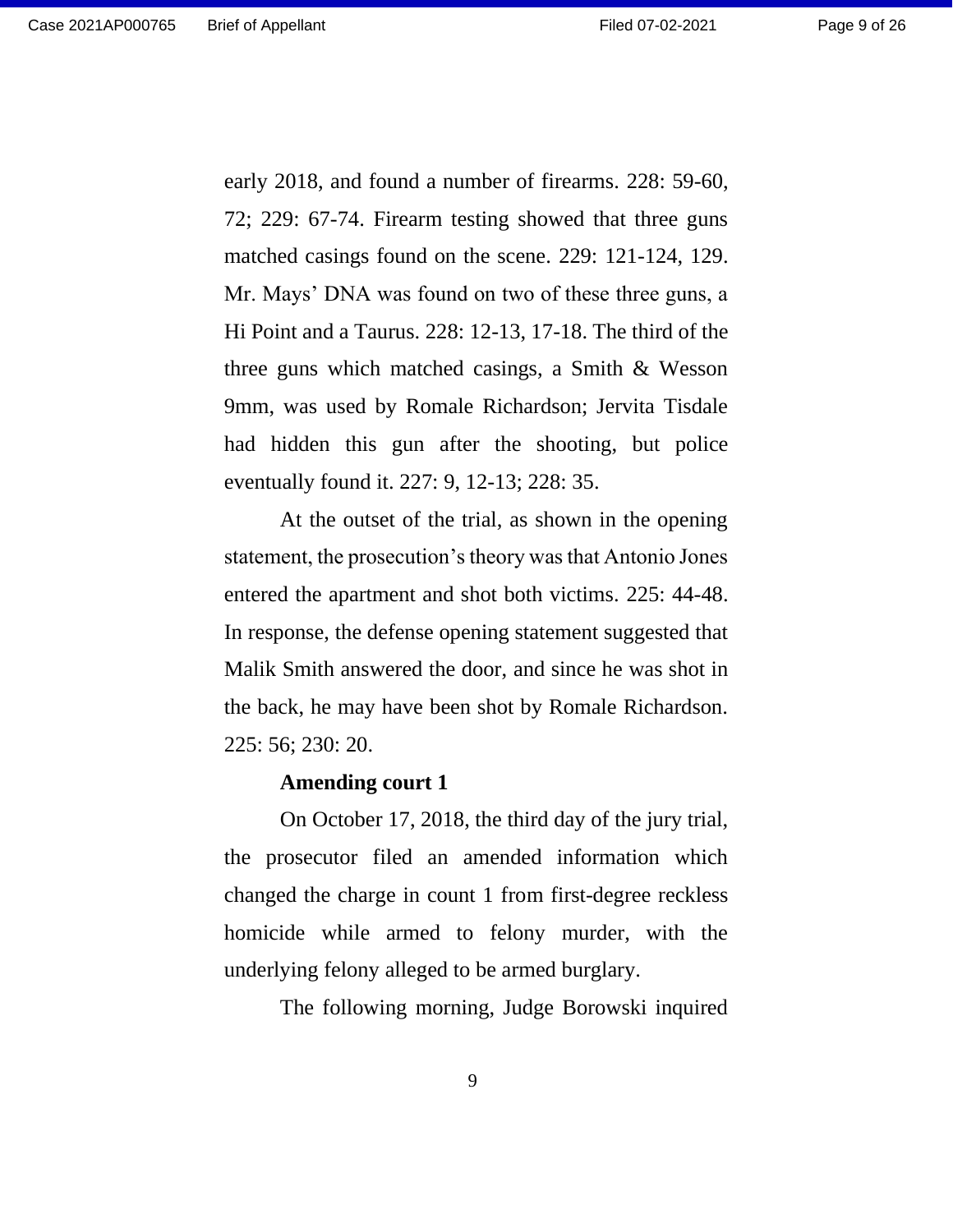about the amended information, which led to a lengthy discussion. 230: 26-40. The prosecutor noted that this amended charge could apply without regard to whether the jury found that Mr. Mays or someone else fired the fatal shot. 230: 27. Defense counsel objected to the amendment, and moved to dismiss count 1. 230: 28-30. The prosecutor further explained her theory, asserting that Mr. Mays entered without consent and with intent, not to steal, but to commit a felony, specifically second-degree recklessly endangering safety. 230: 32, 34. The prosecutor suggested that numerous felonies might have been intended upon entry, including injury and battery. 230: 35. The defense objected that no one testified about non-consent to the entry. 230: 36. The prosecutor responded that non-consent can be shown circumstantially. 230: 38. This discussion ended without any decision.

Before the noon recess, the court indicated an inclination not to allow the amended charge, but to have felony murder as a lesser included offense. 230: 59. However, the defense withdrew its objection to the amended information. 230: 60-61.

Thus, the jury was instructed on count 1 on felony murder. Apx. 110-115; 231: 16-21. Per the jury

10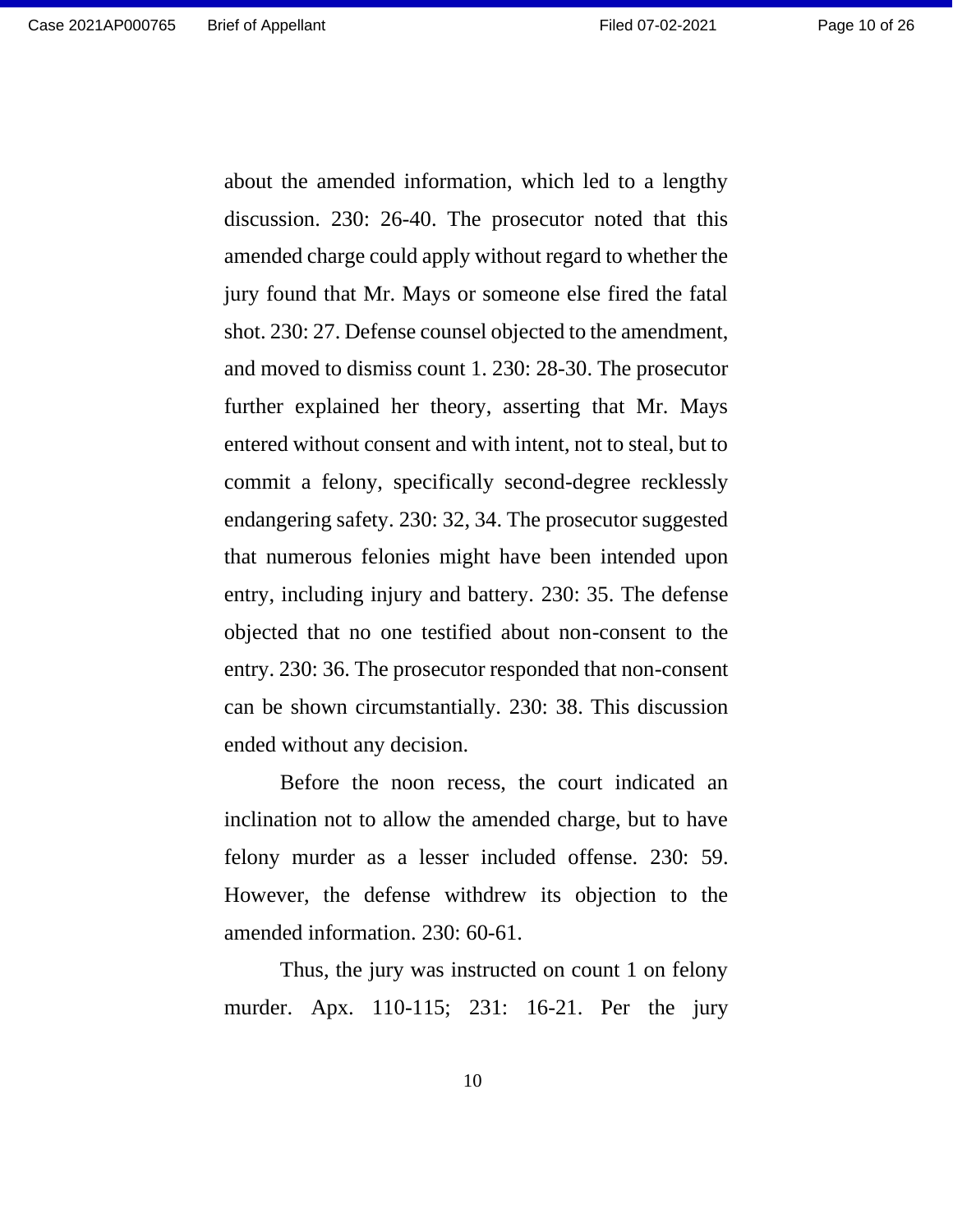Page 11 of 26

instructions, the underlying felony of felony murder was armed burglary as party to a crime. Apx. 111-113; 231: 17-19. The fourth element of armed burglary was defined as entry with intent to commit second-degree recklessly endangering safety. Apx. 113; 231: 19. The court provided the jury with the elements of second-degree recklessly endangering safety. Apx. 113-114; 231: 19-20. The court concluded instruction on count 1 by addressing intent:

> When Must Intent Exist? The intent to commit a felony must be formed before entry is made. The intent to commit second-degree recklessly endangering safety which is an essential element of burglary is no more or less than the mental purpose to commit second-degree recklessly endangering safety formed at any time before the entry, which continued to exist at the time of the entry.

Apx. 114; 231: 20.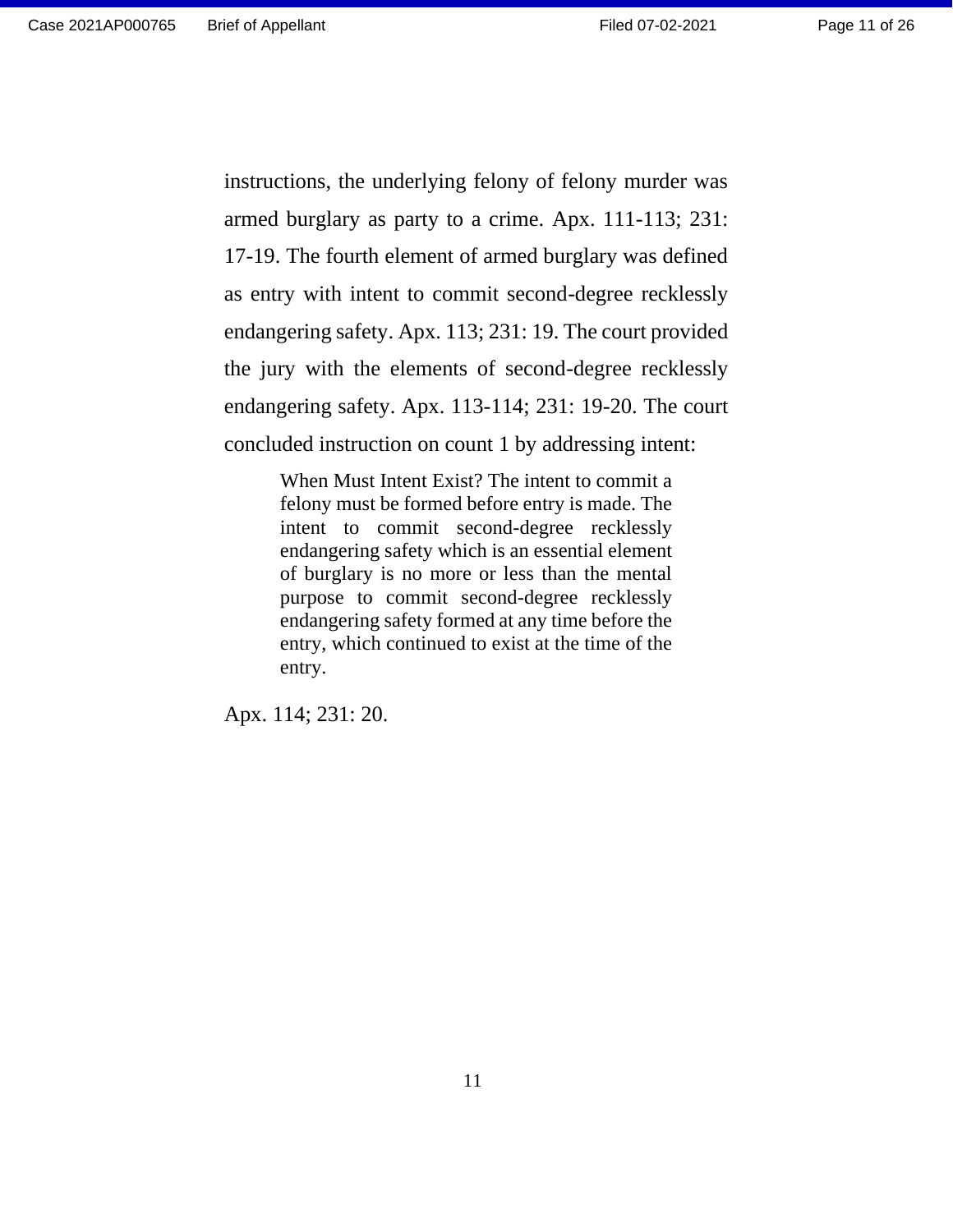#### ARGUMENT

**Burglary based on entry made with** *intent* **to commit a** *reckless* **crime is not an offense under Wisconsin law, and therefore such a burglary may not support a felony murder charge**

As a general principle, one cannot attempt to commit a crime which requires only reckless conduct rather than intent. *State v. Melvin*, 49 Wis.2d 246, 250, 181 N.W.2d 490 (1970) (citing *State v. Carter*, 44 Wis.2d 151, 170 N.W.2d 681 (1969)). Convicted of attempted firstdegree murder, Mr. Melvin appealed the trial court's refusal to give jury instruction on several lesser charges which Mr. Melvin asserted were included offenses. One of the requested instructions was for attempted homicide by reckless conduct. The *Melvin* court affirmed the trial court's refusal to instruct on this charge:

> The trial court did not err in refusing to give the requested instruction on attempted homicide by reckless conduct (secs. 940.06 and 939.32, Stats.) because there is no such crime. An "attempt" by sec. 939.32 (2) requires that the actor have an intent to perform acts and attain a result which if accomplished would constitute the crime. Acts to constitute an attempt must unequivocally demonstrate that the actor had such intent and would have committed the crime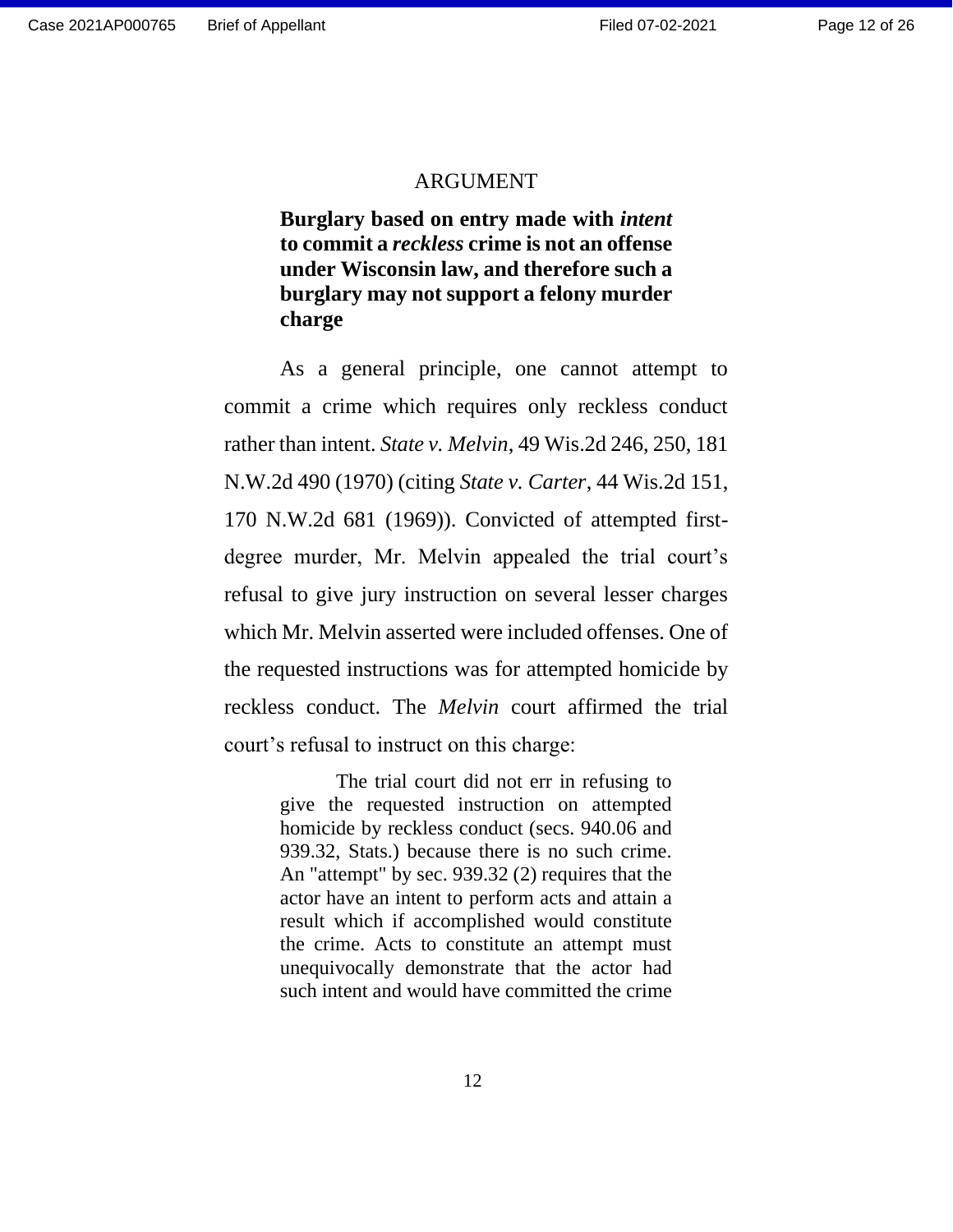excepting for the intervention of another person or some other extraneous factor. Homicide by reckless conduct does not require any intent to attain a result which if accomplished would constitute a crime; and consequently, one cannot attempt to commit a crime which only requires reckless conduct and not a specific intent.

*Melvin*, 49 Wis.2d at 249-250 (citation omitted).

In *Carter*, as in *Melvin*, a defendant charged with attempted first-degree murder sought instructions on attempts to commit lesser degrees of homicide:

- attempted second degree murder (i.e., attempting to cause death "by conduct imminently dangerous to another and evincing a depraved mind, regardless of human life");

- attempted third-degree murder (i.e., attempting to cause death "in the course of committing or attempting to commit a felony . . . being as a natural and probable consequence of the commission of or attempt to commit the felony"); and,

- attempted manslaughter (i.e., attempting to cause death "without intent to kill and while in the heat of passion").

The Court in *Carter* determined that because intent as defined in Wis. Stat. §939.23 is not an element of any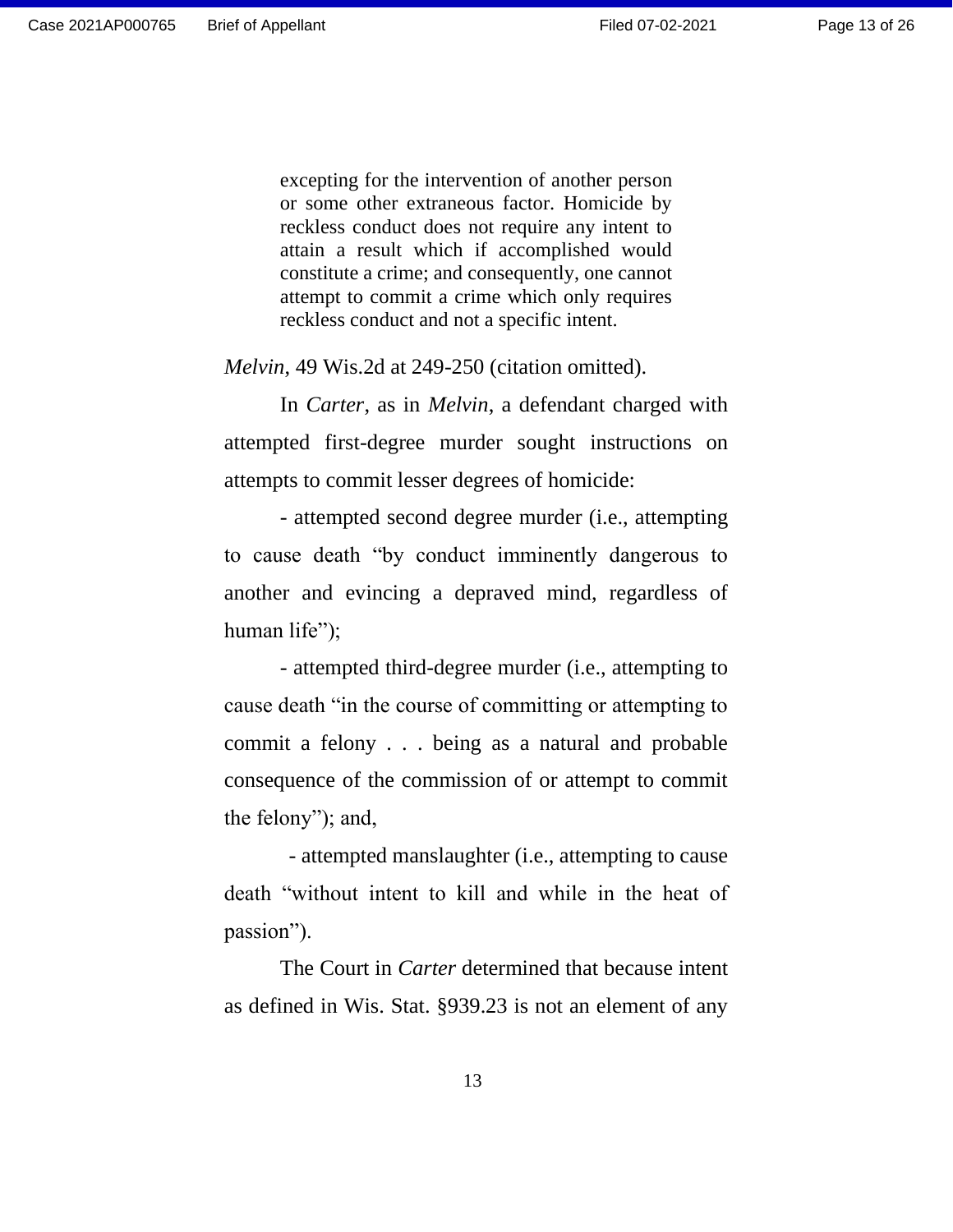Page 14 of 26

of these crimes, the language of these three degrees of homicide "is not reconcilable with the concept of attempt." *Carter*, 44 Wis.2d at 155 (text and footnotes 1-3); *but see State v. Oliver*, 108 Wis.2d 25, 321 N.W.2d 119 (1982) holding that attempted manslaughter *is* an offense because of the unique concept of heat of passion:

> [T]he literal language of sec. 940.05(1), Stats., requiring that a defendant act without intent to kill, is a legal fiction. Heat of passion negates the distinct intent required for firstdegree murder, but a defendant acting in the heat of passion may still intend to actually kill a person. It necessarily follows from this result that a defendant may be guilty of attempted manslaughter. A person may have the actual intent to kill someone and attempt to do so, but still be acting in the heat of passion as that phrase has been interpreted.

*Oliver*, 108 Wis.2d at 28. This Court later noted that the holding in *Oliver* is "peculiar to the crime of manslaughter." *State v. Briggs*, 218 Wis.2d 61, 68, 579 N.W.2d 783 (Ct. App. 1998).

When a person is convicted of a non-existent crime, the court lacks subject matter jurisdiction, and the error cannot be waived; "'the waiver doctrine does not permit conviction for a nonexistent crime,' even when a defendant has specifically requested that the jury be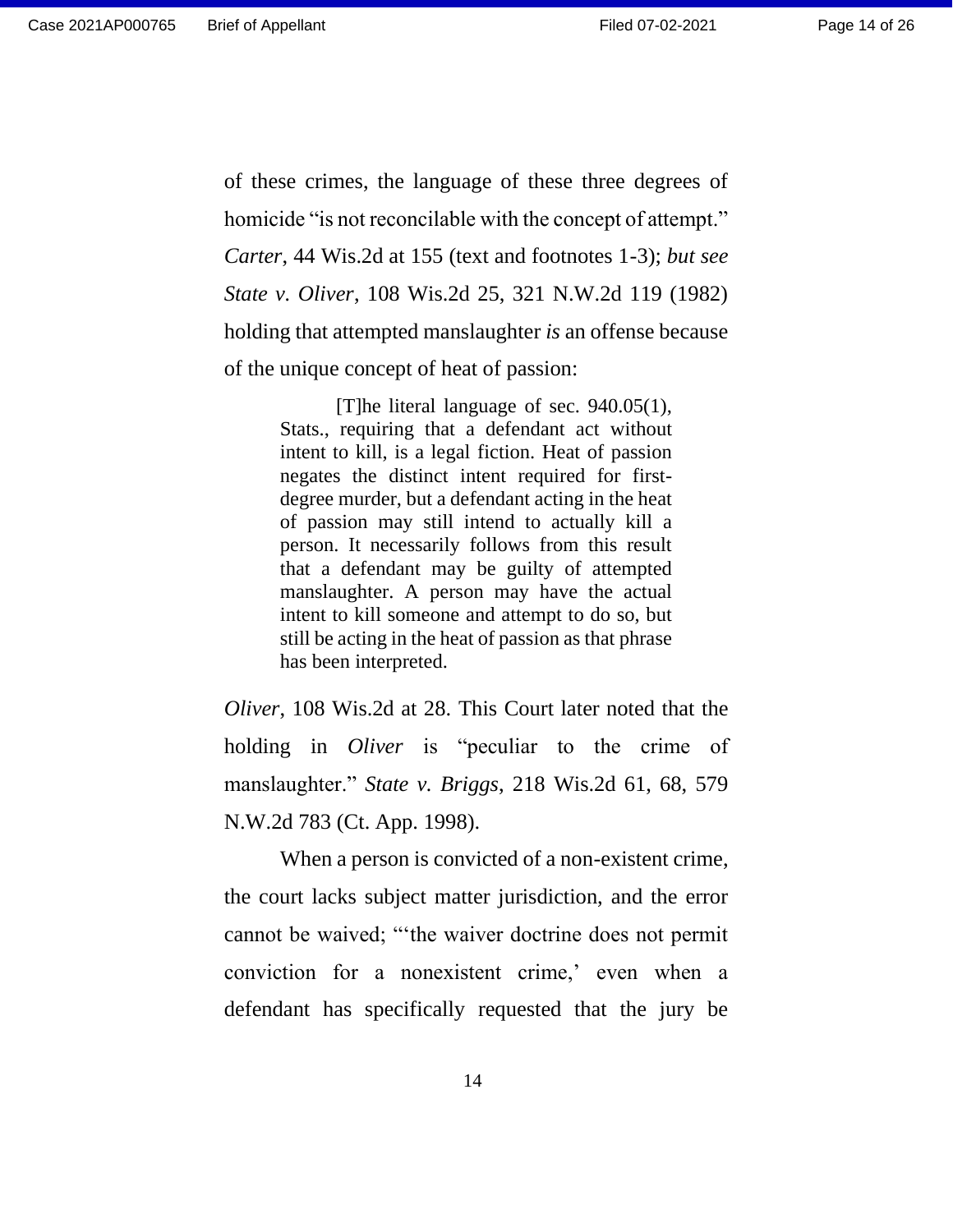instructed on the non-offense." *Briggs*, 218 Wis.2d at 68, quoting *State v. Cvorovic*, 158 Wis.2d 630, 631, 462 N.W.2d 897 (1990). Mr. Briggs, charged with attempted first-degree intentional homicide, plead guilty to the amended charged of attempted felony murder pursuant to a plea agreement; since attempted felony murder is not a crime under *Carter*, the conviction had to be vacated.

Burglary is committed by one who "intentionally enters any of the following places without the consent of the person in lawful possession and with intent to steal or commit a felony in such place." Wis. Stat. §943.10(1m). The statute lists six categories of places, such as "building or dwelling" and "enclosed railroad car." Wis. Stat. §943.10(1m)(a)-(f). These alternative places are not essential elements about which the jury must be unanimous; the six options simply present alternate means of committing the offense. *United States v. Franklin*, 2019 WI 64, ¶4, ¶20, 387 Wis.2d 259, 928 N.W.2d 545. However, the statute defines alternate intents: "to steal" or "to commit a felony." These alternatives set forth separate crimes which may not be joined in a single charge. *Champlain v. State*, 53 Wis.2d 751, 756, 193 N.W.2d 868 (1972). Moreover, when a burglary charge is based on

15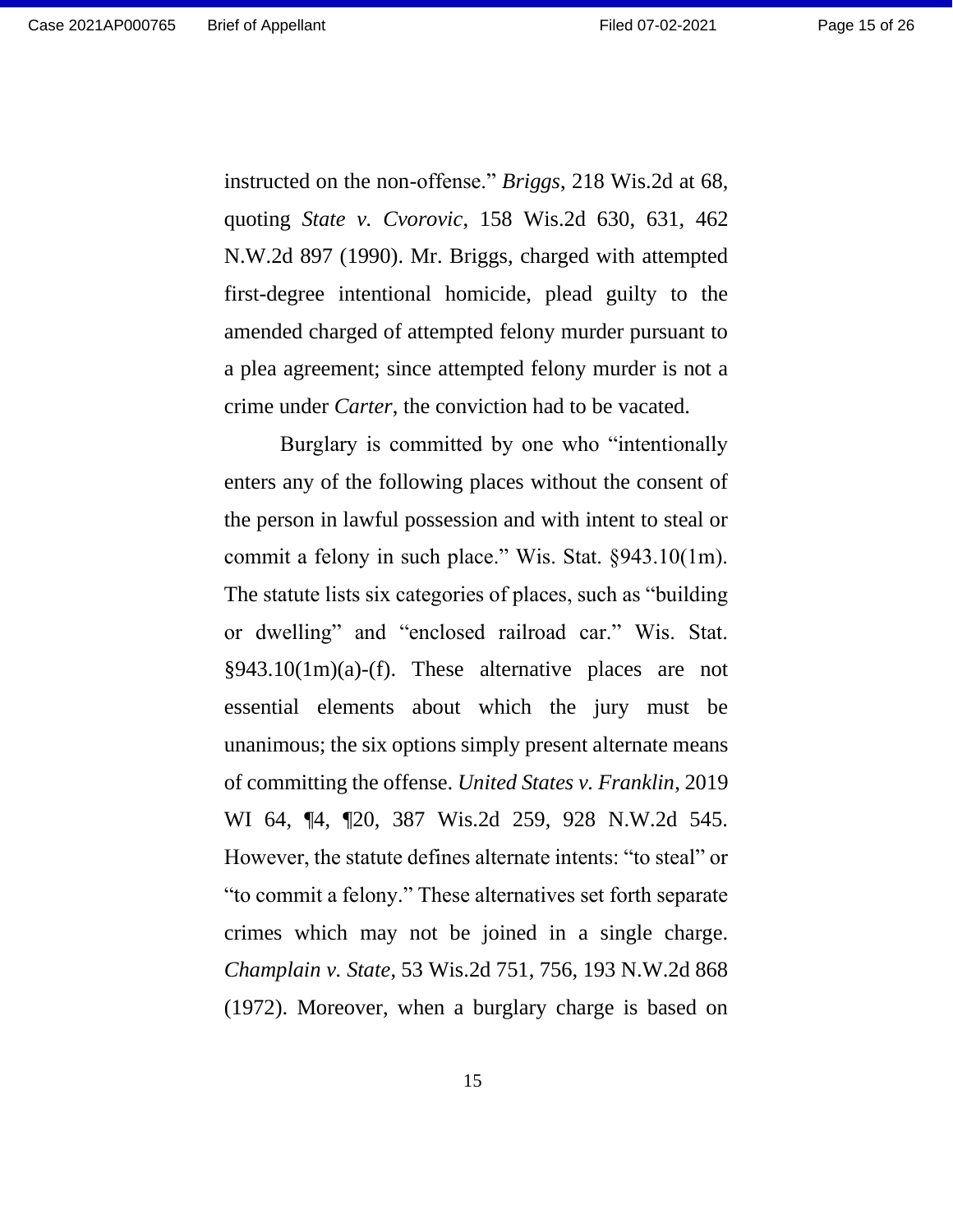intent to commit a felony, the information, jury instruction and verdict all should specify what felony. *Champlain*, 53 Wis.2d at 756. A jury may be given multiple intended felony options, and the jury need not be unanimous as to which felony a defendant intended, as long as all jurors agree the defendant intended to commit one of the felony options. *State v. Hammer*, 216 Wis.2d 214, 675 N.W.2d 285 (Ct. App. 1997). Finding that a person intended to commit a felony when entering a place means finding that the person intended *every element* of the felony:

> It was not alleged that the defendant intended to steal anything once he had entered the Shawano Paper Mill. Rather, it was alleged that defendant intended to commit the felony of criminal damage to property in excess of \$1,000. Thus, it was necessary to show beyond a reasonable doubt that defendant entered the premises not only to commit criminal damage to property therein but intending that such damage would exceed \$1,000.

*Gilbertson v. State*, 69 Wis.2d 587, 592, 230 N.W.2d 874 (1975) (footnote omitted).

For a burglary charge based on intent to commit a felony, the burglary statute does not expressly limit which felonies might apply. *State v. O'Neill*, 121 Wis.2d 300, 305, 359 N.W.2d 906 (1984). Thus, one might assume that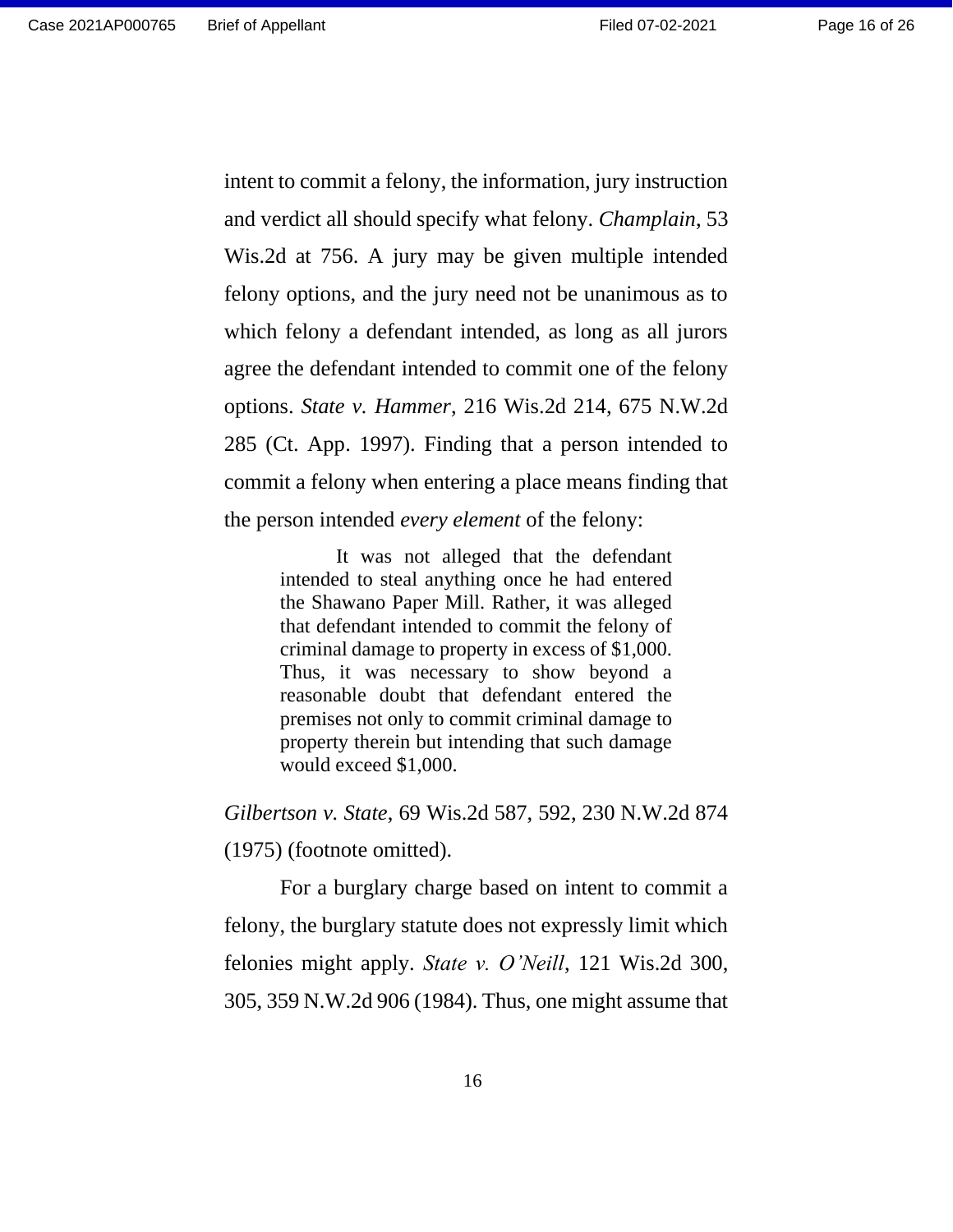any felony might apply which meets the definition of felony: "A crime punishable by imprisonment in the Wisconsin state prisons is a felony. Every other crime is a misdemeanor." Wis. Stat. §939.60. However, the Court in *O'Neill* found that the range of possible felonies is not unlimited: "We conclude that the legislature intended to include only offenses against persons and property within the felonies which could form the basis of a burglary charge. . .." *O'Neill*, 121 Wis.2d at 307. Mr. O'Neill's burglary conviction, based on intent to commit misconduct in office, could not stand, as this underlying offense was not against persons or property.

Felony murder is committed by one who "causes the death of another human being while committing or attempting to commit a crime specified. . .." Wis. Stat. §940.03. The crimes specified in this statute include burglary while armed with a dangerous weapon in violation of Wis. Stat. §943.10(2)(a).

Under amended count one, Mr. Mays was charged with causing the death of Malik Smith while committing an armed burglary. The armed burglary was based on the allegation, set forth in the jury instruction, that Defendant Mays "entered the building with the *intent* to commit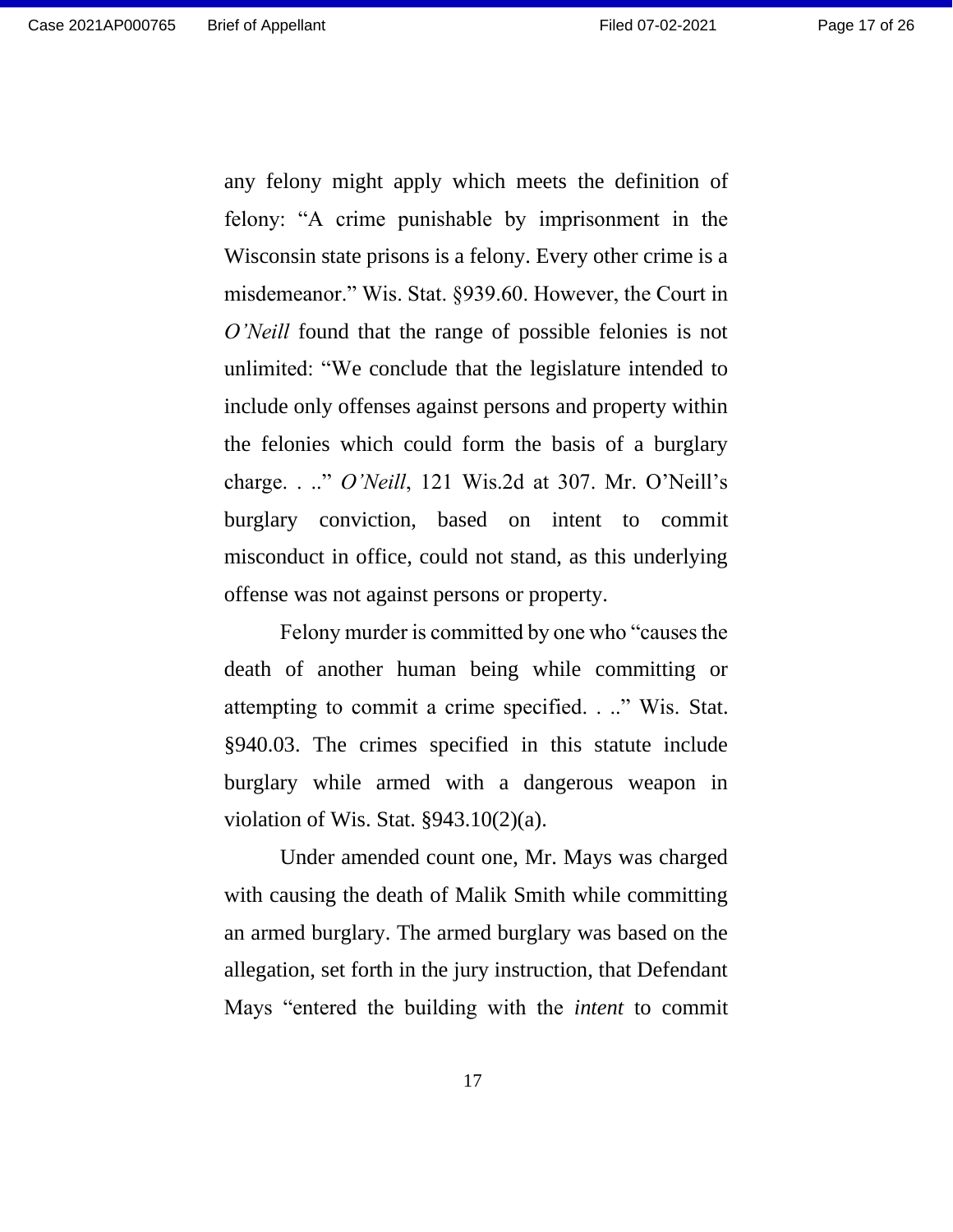second-degree *recklessly* endangering safety that is, the defendant intended to commit second-degree recklessly endangering safety at the time the defendant entered the building." Apx. 113; 231: 19 (emphasis added).

As stated in *Melvin*, "one cannot attempt to commit a crime which only requires reckless conduct and not a specific intent." *Melvin*, 49 Wis.2d at 250. The *Melvin* Court reached this conclusion immediately after noting that the attempt statute "requires that the actor have an intent to perform acts and attain a result which if accomplished would constitute the crime." *Melvin*, 49 Wis.2d at 249-250. Thus, the *Melvin* Court essentially concluded that one may not *attempt* a reckless crime because one may not logically *intend* to commit a *reckless* crime. Yet Mr. Mays' conviction for felony murder is based on the premise that Mr. Mays *intended* to commit *recklessly* endangering safety.

Acting with a specific intent is defined by statute:

"With intent to" or "with intent that" means that the actor either has a purpose to do the thing or cause the result specified, or is aware that his or her conduct is practically certain to cause that result.

Wis. Stat. §939.23(4). This definition incorporates two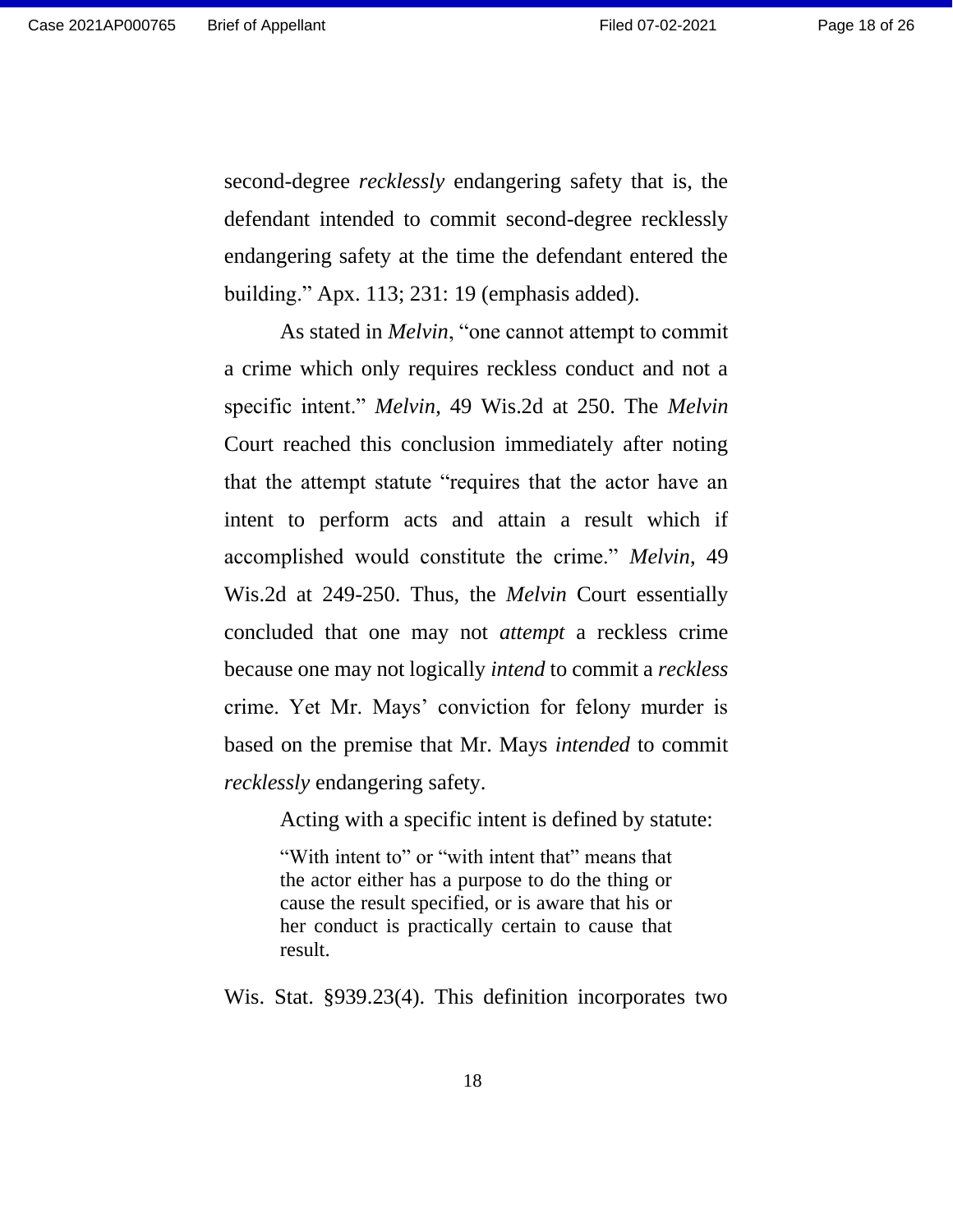alternates: *purpose* to do an act or cause a specified result and *knowledge* (i.e., awareness) that conduct will bring about a particular result. *State v. Smith*, 170 Wis.2d 701, 706-712, 490 N.W.2d 40 (Ct. App. 1992) (rebuffing a claim that the purpose and knowledge prongs of intent are so conceptually different as to constitute separate offenses). In Mr. Mays' case, the jury was instructed with respect to the purpose prong of the intent definition:

> The intent to commit second-degree recklessly endangering safety which is an essential element of burglary is no more or less than the mental purpose to commit second-degree recklessly endangering safety formed at any time before the entry, which continued to exist at the time of the entry.

Apx. 114; 231: 20. However, as with the offenses involving attempts to commit reckless crimes, the notion of having the purpose to commit recklessly endangering safety is irreconcilable with the definition of intent. The armed burglary, being based on intent to commit a reckless crime, is not a valid offense under Wisconsin law. As such, it could not be a constituent part of the charge of felony murder.

When a person is charged with burglary based on intent to commit a felony, the only express limits on what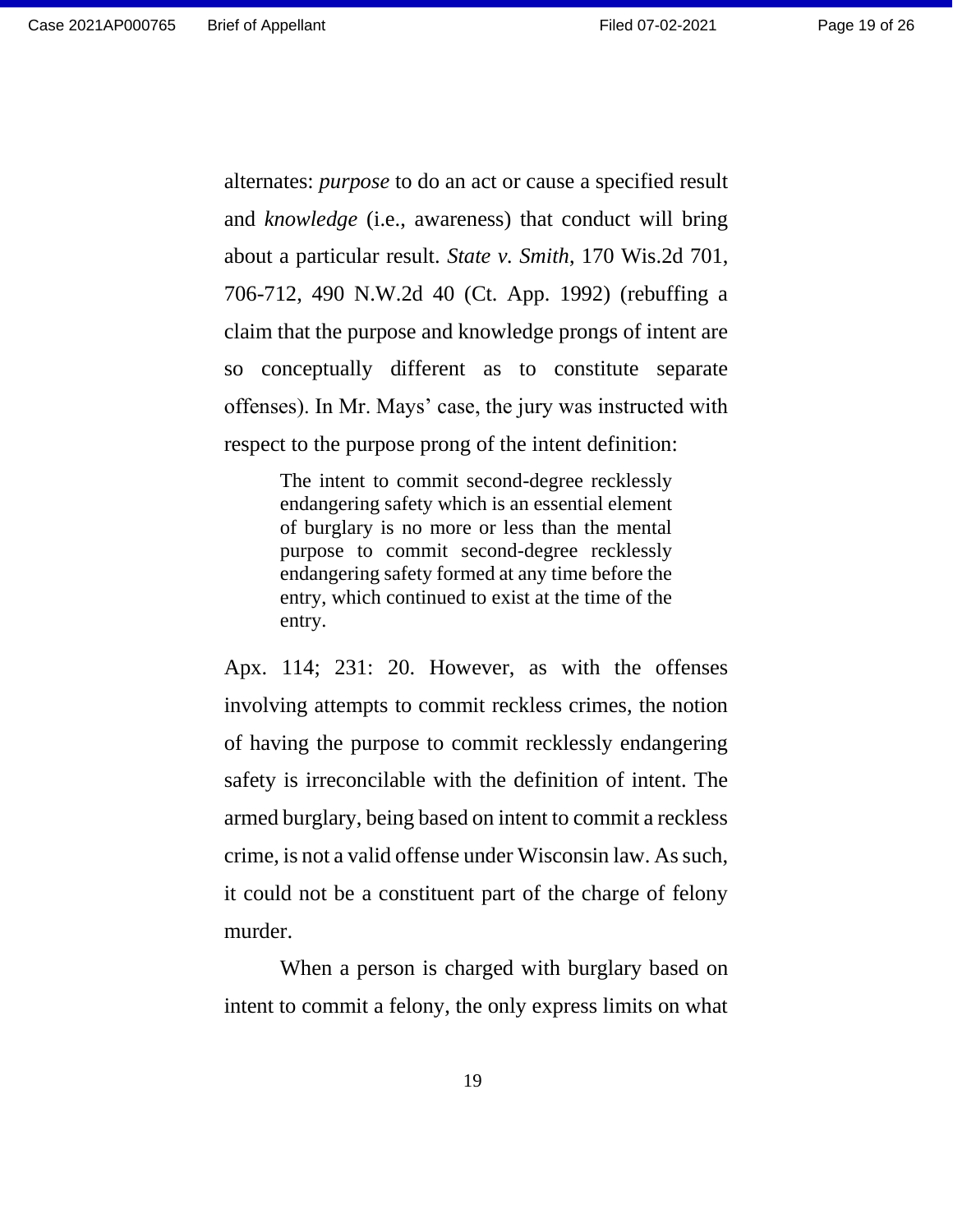that felony may be is that it must be a crime against persons or property. *State v. O'Neill*, 121 Wis.2d 300, 307, 359 N.W.2d 906 (1984). However, the undersigned counsel can find no Wisconsin case addressing a burglary charge based on intent to commit a felony where such felony did not itself require specific intent. The law and logic which prohibits charges of attempt to commit a reckless crime also prohibits reckless felonies from being the basis for burglary with intent to commit a felony.

The Postconviction Court took a narrow view of the logic and rationale of *Melvin*:

> The problem the *Melvin* court identified in instructing the jury on first degree reckless homicide as an attempt was not so much that it would require the jury to find that the defendant intended to act recklessly but rather that it required the jury to find that he intended to "attain the result" of death, which would be inconsistent with a finding of recklessness. Thus, the holding in *Melvin* is not that one can never intend to act recklessly – of course one can – it is only that one cannot *attempt* to commit a reckless homicide. This case does not involve an attempt to commit a reckless homicide.

Apx. 103-104; 212: 3-4 (emphasis in original). The Postconviction Court found *Melvin* is premised on the rationale that attempt, which requires a finding that the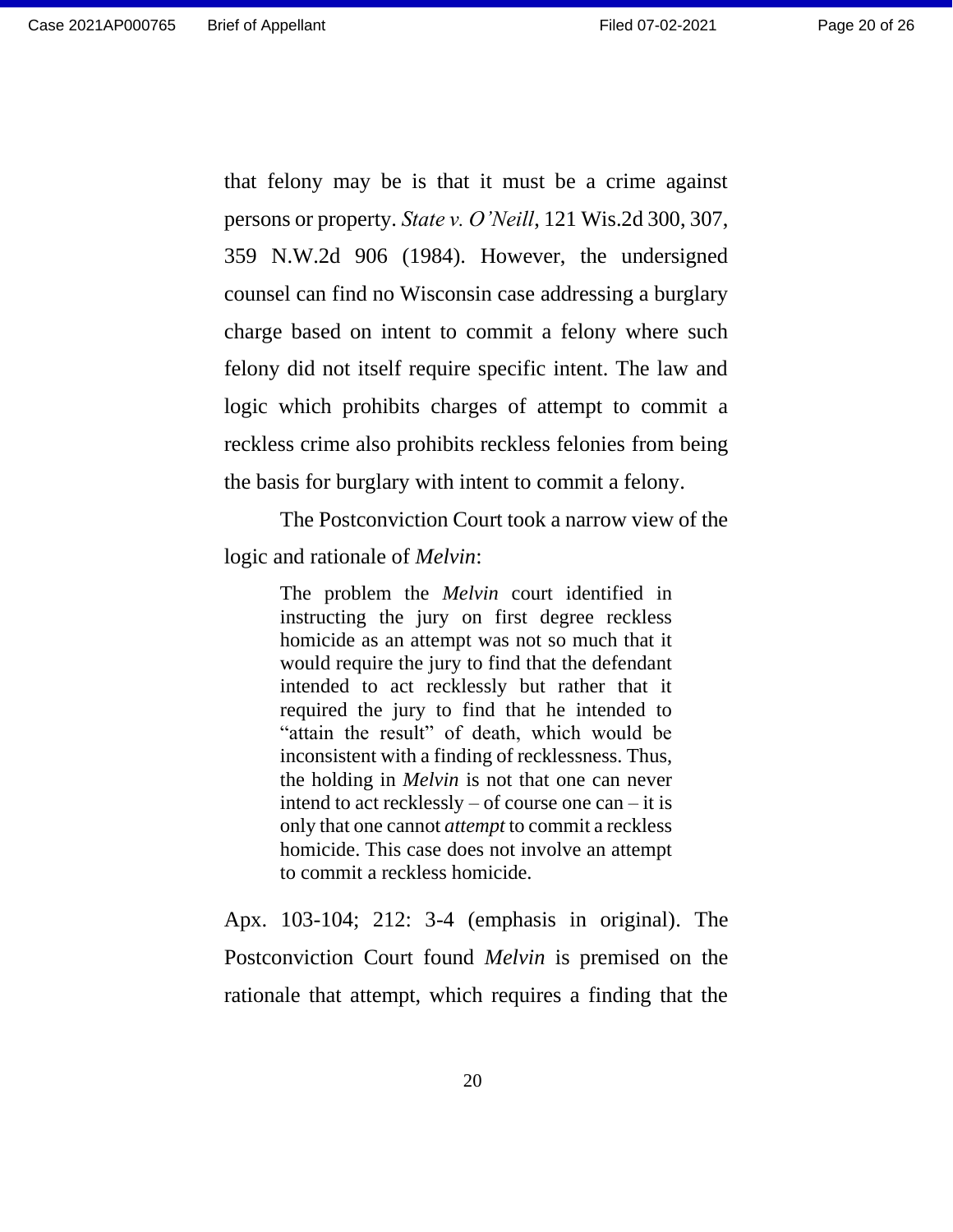defendant "intended to 'attain the result' of death," is inconsistent with a finding of recklessness. However, the distinction does not hold, for reckless crimes have result elements. Second-degree reckless homicide requires the result of "death of another human being." Wis. Stat. §940.06(1). Second-degree reckless injury requires the result of "great bodily harm to another human being." Wis. Stat. §940.23(2)(a). Second-degree recklessly endangering safety requires the result that "another's safety" is "endanger[ed]" Wis. Stat. §941.30(2). Each of these reckless crime examples requires causing a result recklessly. *Melvin* would prohibit charging *any* of these offenses as an attempt, because to do so would require intending the result of a reckless crime. Contrary to the Postconviction Court's analysis, the holding of *Melvin* is not confined to reckless homicides.

Instead of applying *Melvin*, the Postconviction Court relied on an analogy to solicitation, noting that this Court has held that one person may solicit another to commit a reckless crime. Apx. 104-105; 212: 4-5, citing *State v. Kloss*, 2019 WI App 13, 386 Wis.2d 314, 925 N.W.2d 563, *review dismissed* 2020 WI 26, 390 Wis.2d 685, 939 N.W.2d 564. In *Kloss*, the defendant made a

21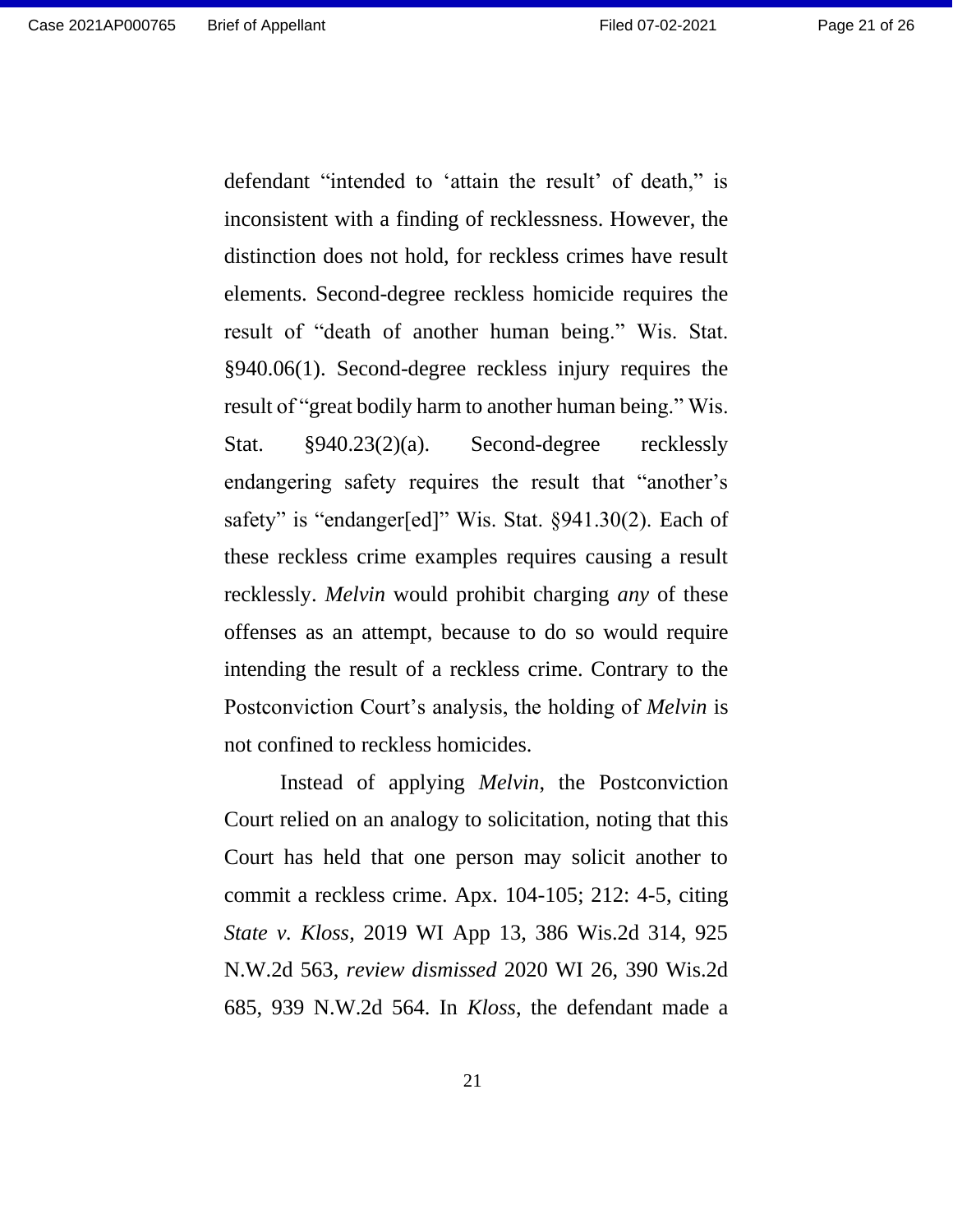series of recorded calls from jail to his wife in which he urged his wife, should the police come to her door, to shoot them through the door, and in the event that the police flee, to pursue them and to continue shooting them. *Kloss*, ¶3. Based on these calls, Mr. Kloss was charged with and convicted of solicitation of first-degree reckless injury.

Without mention of either *Melvin* or *Carter*, the Court in *Kloss* rejected Mr. Kloss' assertion that one cannot intentionally solicit another person to engage in a reckless act:

> We see no reason why a *solicitor* cannot intend, at the time he or she solicits reckless conduct from another, that great bodily harm result from the *solicitee's* reckless conduct. It may be true that a solicitor cannot know with certainty at the time of the solicitation whether an injury will in fact result from the solicitee's conduct—such uncertainty is inescapable in an inchoate crime such as solicitation. But no level of certainty is required to form a purpose to cause a particular result —that is, an intent that a result take place.

*Kloss*, ¶10 (emphasis by the Court). This rationale makes clear why solicitation affords a poor analogy to Mr. Mays' charge: the crime of solicitation requires two persons, a solicitor and a solicitee. A solicitor such as Mr. Kloss, sitting in jail and powerless to act directly, may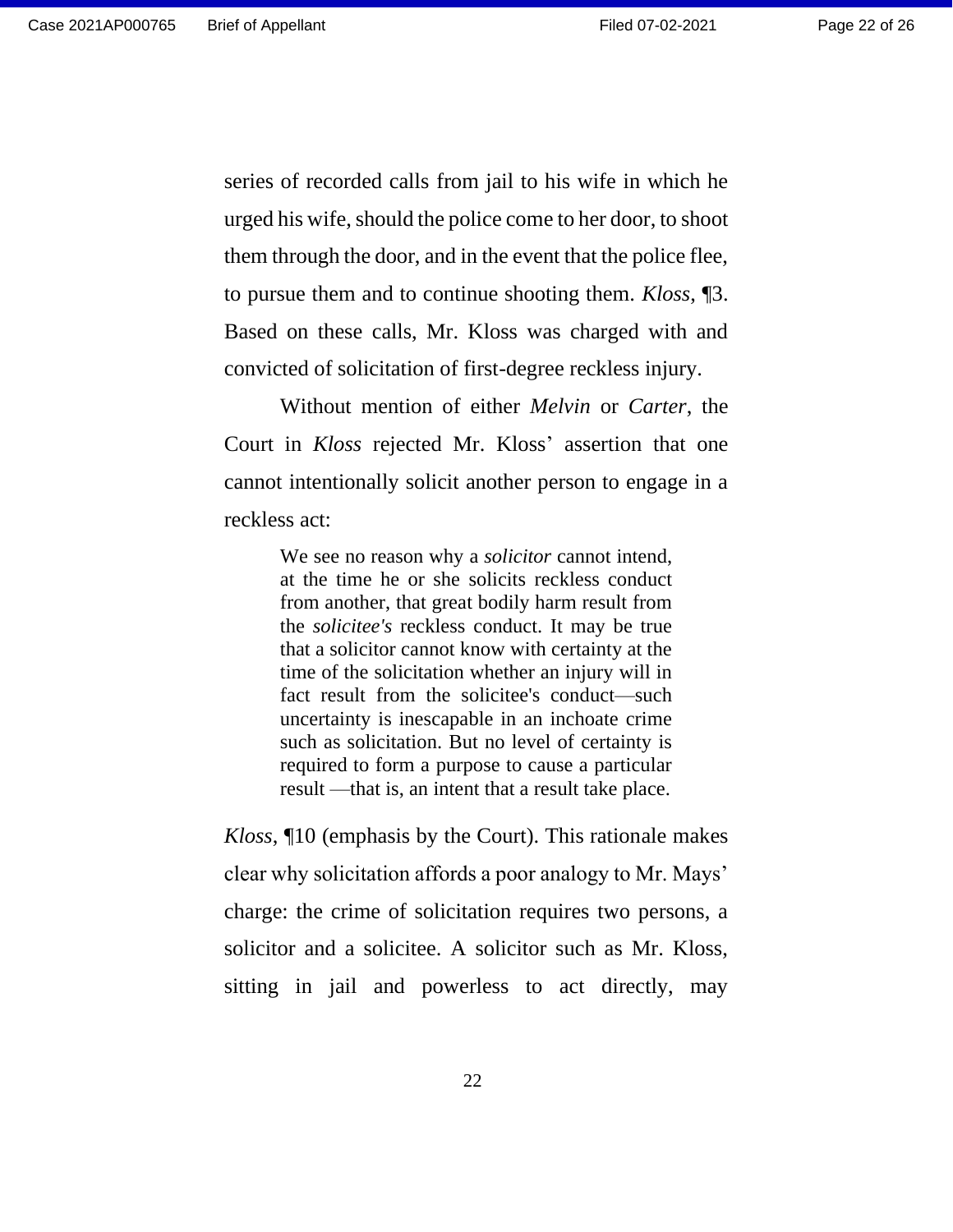nonetheless intend that his wife, the solicitee, cause harm to others, whether by reckless or intentional conduct. In a solicitation, the actor who, "with intent that a felony be committed, advises another to commit that crime," completes the crime. Wis. Stat. §939.30. The crime is completed by one who, with requisite intent, merely advises another to commit a crime.

In contrast, in Mr. Mays' situation, as with an attempt, only one actor is involved. In an attempt, the actor must have an intent to perform acts and attain a result which if accomplished would constitute the crime. *Melvin*, 40 Wis.2d at 249-250. A burglar must enter premises with intent either to steal or to commit a felony. The acts and intent are both by the same actor. Thus, the logic of *Melvin* that one may not attempt a reckless crime because one cannot intend a reckless crime likewise applies to Mr. Mays: one may not enter premises with *intent* to commit a *reckless* crime. The crime of felony murder based on a burglary, which in turn is based on entry with *intent* to commit a *reckless* crime, does not exist.

Because felony murder, as defined for Mr. Mays' jury, is not a crime under Wisconsin law, count 1 must be vacated. The defect deprives the Court of subject matter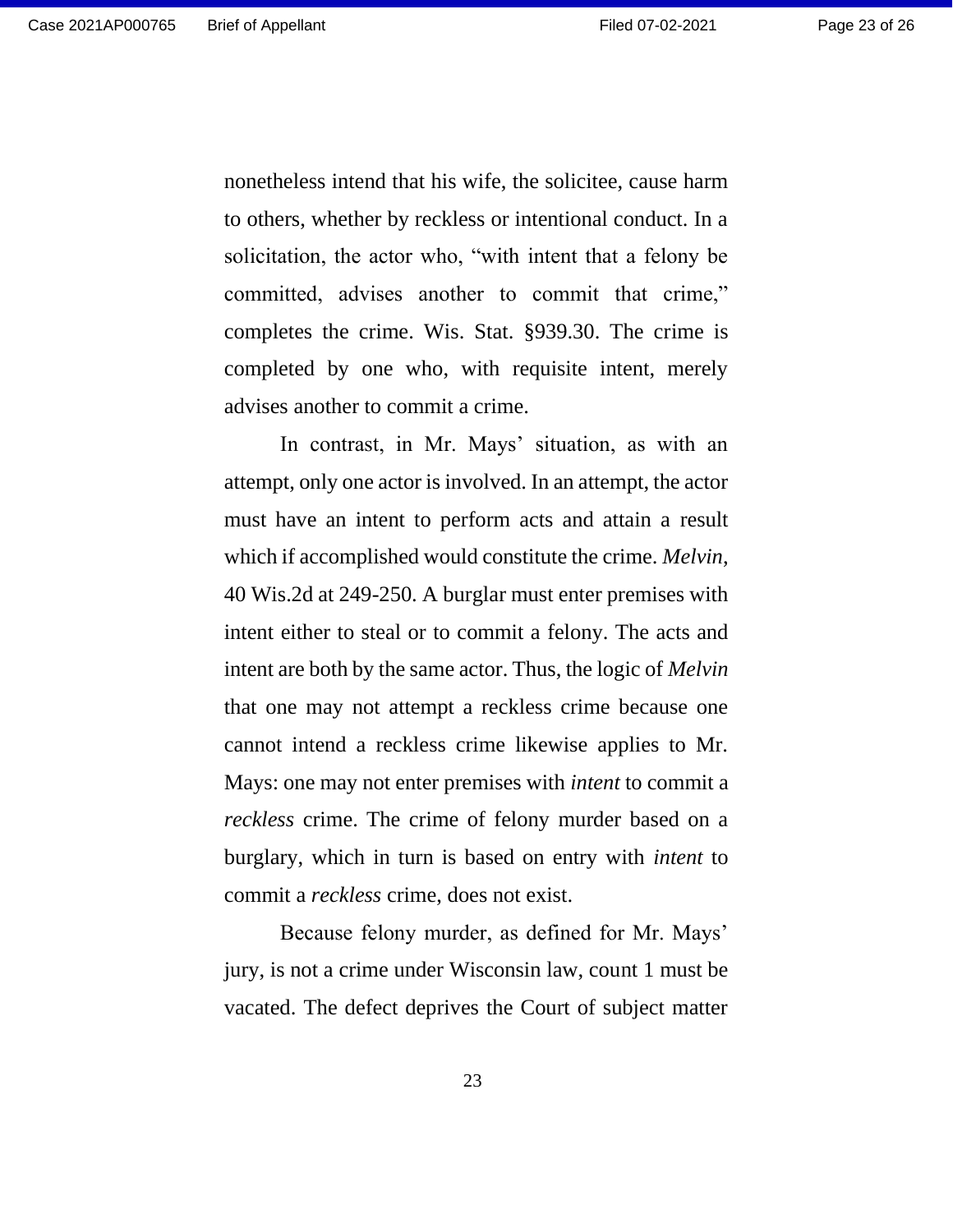jurisdiction; failure to object to the offense, or even a defendant's request for an instruction on a non-existent crime, cannot cure the error or allow it to be deemed waived. *State v. Briggs*, 218 Wis.2d 61, 68, 579 N.W.2d 783 (Ct. App. 1998). Likewise, Mr. Mays' withdrawal of his initial objection to the amended count 1 cannot confer subject matter jurisdiction over a non-existent offense. Mr. Mays' conviction for count 1 must be vacated.

#### **CONCLUSION**

Antonio Darnell Mays prays that this Court vacate his conviction and sentence on Count 1.

Respectfully submitted,

Electronically signed by John T. Wasielewski

John T. Wasielewski Attorney for Antonio Darnell Mays

\_\_\_\_\_\_\_\_\_\_\_\_\_\_\_\_\_\_\_\_\_\_\_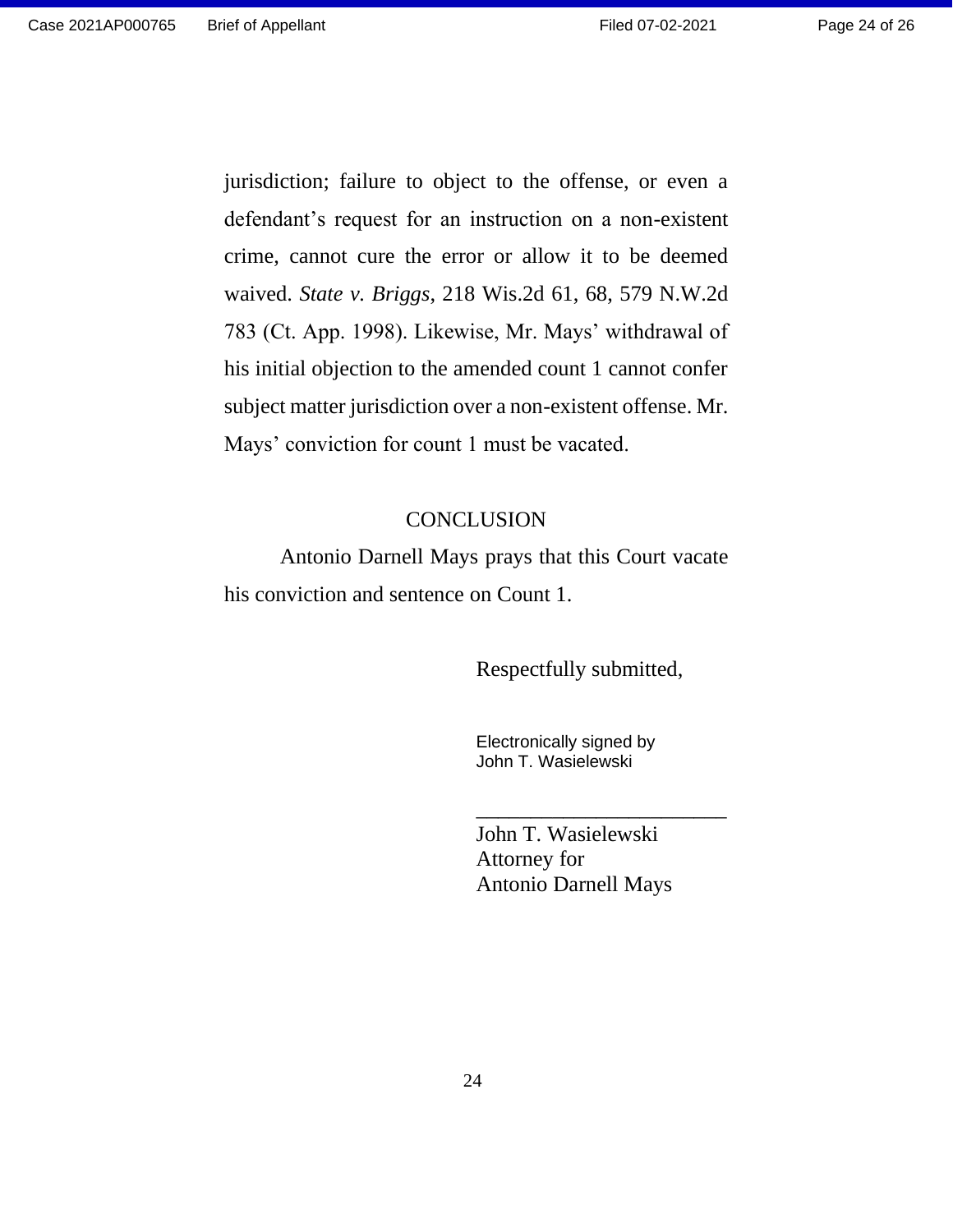## FORM, LENGTH AND APPENDIX CERTIFICATION Wis. Stat. §809.19(8g)(a)1 and (b)1.

I hereby certify that this brief conforms to the rules contained in Wis. Stat. §809.19(8)(b), (bm) and (c) for a brief. The length of this brief is 4377 words.

I hereby certify that filed with this brief is an appendix that complies with  $\S 809.19(2)(a)$  and that contains, at a minimum: (1) a table of contents; (2) the findings or opinion of the circuit court; (3) a copy of any unpublished opinion cited under s. 809.23 (3) (a) or (b); and (4) portions of the record essential to an understanding of the issues raised, including oral or written rulings or decisions showing the circuit court's reasoning regarding those issues.

This appeal is not taken from a circuit court decision entered in a judicial review of an administrative decision.

I further certify that if the record is required by law to be confidential, the portions of the record included in the appendix are reproduced one or more initials or other appropriate pseudonym or designation instead of full names of persons, specifically including juveniles and parents of juveniles, with a notation that the portions of the record have been so reproduced to preserve confidentiality and with appropriate references to the record.

> Electronically signed by John T. Wasielewski

John T. Wasielewski

\_\_\_\_\_\_\_\_\_\_\_\_\_\_\_\_\_\_\_\_\_\_\_